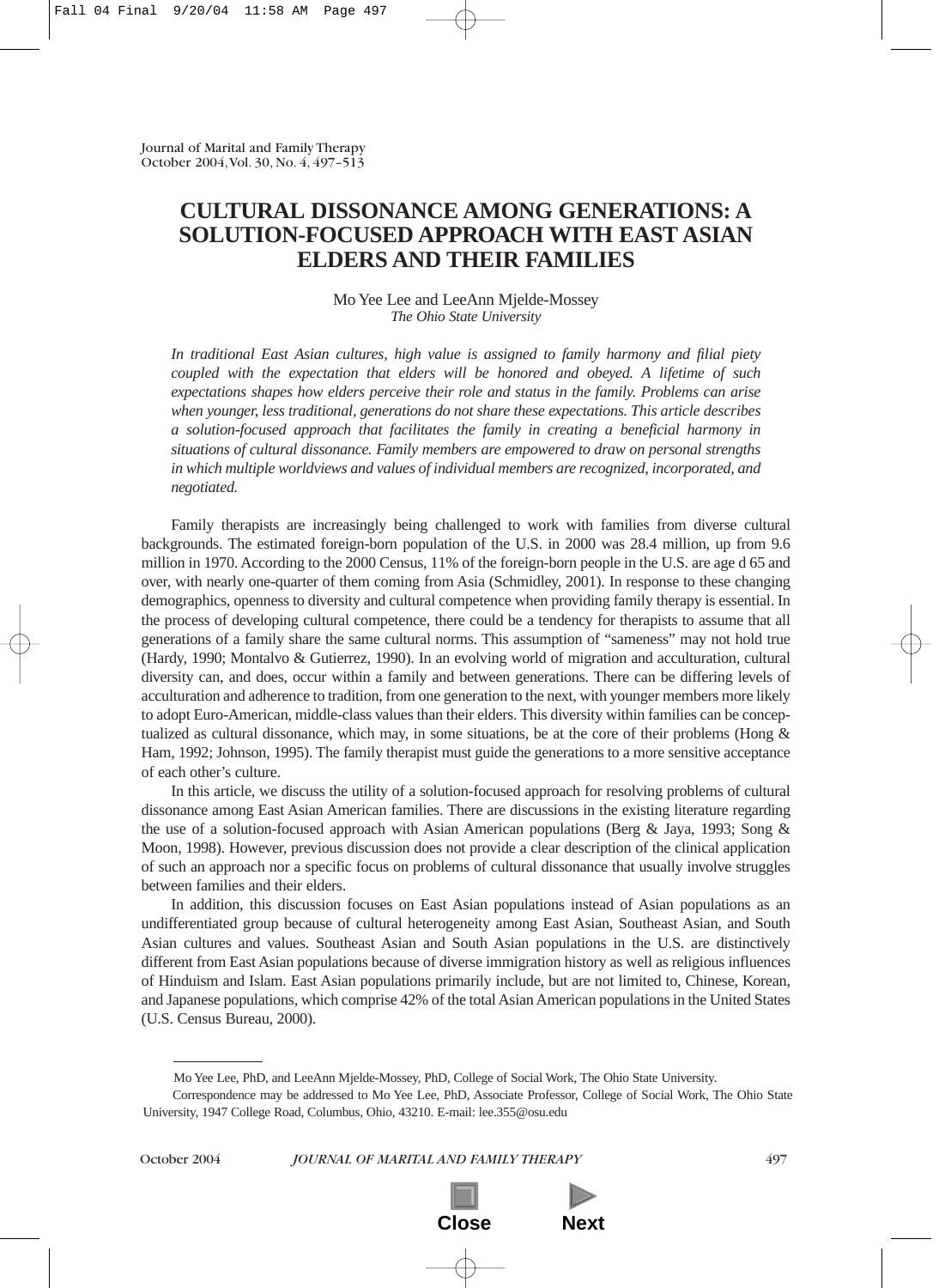# EAST ASIAN FAMILY VALUES

Despite the existence of inter- and intragroup differences among Chinese, Japanese, and Korean populations (Lum, 1998; Sorenson, 1996), most East Asian immigrant families are influenced by the values of family centrality and collective orientation to life that are mostly rooted in Confucian values and ethics. Multi-generation families lived in close proximity sharing a set of cultural values, roles, and expectations that guided their familial relationships (Chu, 1985). It is important to understand the concept of self to understand East Asian family values and practices. The traditional East Asian self, as rooted in Confucianism, existed primarily in relationship to significant others in a collective of extended family and kinship networks (Chu, 1985; Tamura, & Lau, 1992; Triandis, 1995). A male would consider himself a son, a brother, a husband, a father, an heir to the family lineage, but hardly himself. Likewise a female was a daughter, sister, wife, and a mother, but not an independent woman striving for self-actualization (Chan & Leong, 1994). In addition, an individual's self-worth was not measured by what he or she personally achieved, but by the extent to which he or she lived up to the expectations of others as defined by dominant cultural values and norms. In a family situation, these expectations were circumscribed by well-defined roles within a hierarchical structure. In the patriarchal family structure, power was distributed based on age, generation, and gender (Min, 1995). Behaving in an orderly manner within the family was the basis for a harmonious society. In situations involving conflict between individual and family well-being, it was expected than the individual would defer to the group. Family values based on collective existence took the form of solidarity, loyalty, interdependence, filial piety, chastity, integrity, dignity, and obedience (Doi, 1986; Ho, 1993; Min, 1995).

Traditional Chinese, Japanese, and Korean families all share these family values and practices to a certain degree, although individual culture does exhibit differing characteristics as a result of unique cultural makeup and diverse immigration experiences in the US. For instance, ancestor worship and face-saving are values much discussed in relation to Chinese populations (M. Y. Lee, 2000; Lum, 1998), although respecting family elders and avoiding shaming family name are values that hold true for Japanese and Korean families. Kim (1996) describes hierarchy by gender, generation, age and class as a "given" in Korean society, whereas Min (1995) suggests that Korean culture greatly emphasizes children's respect and compliance with parental authority throughout their lives, especially around matters regarding marriage. Traditional Japanese family life includes a view of Japanese society as one large family in which family norms are reinforced by the ethnic community, a patriarchal and hierarchal form of family living embedded in the fabric of Japanese society and language, a system of family inheritance that assures that property and power goes to the eldest son, and a high value is placed on family customs and celebrations (Matsui, 1996; Miyamoto, 1939; Reischauer, 1988). The special status of male children is realized across Chinese, Japanese, and Korean families in which male children are obliged to care for aging parents in exchange for patrilineal property descent and power in the family (Min, 1995).

### *East Asian Elders: The Importance of Filial Piety*

It would be almost impossible to understand the aspirations and struggles of East Asian elders without discussing filial piety. Filial piety is one of the most fundamental family values across Chinese, Korean, and Japanese cultures that emanates from Confucian teaching regarding the five categories of social relationships. Filial piety defines duties and obligations between parents and children that maintain fundamental order and harmony in families (Ho, 1993; Jung, 1998). Respecting and caring for parents and older relatives is not unique to East Asian cultures. Such practices are common in many other cultural groups, such as African American populations (Hines & Boyd-Franklin, 1996), Hispanic American populations (Falicov, 1996), Native American populations (Sutton & Broken Nose, 1996) and Arab populations (Abudabbeh, 1996). In Western societies, filial piety is often understood to be solely the practice of caring for aging parents and older relatives. This narrow interpretation of a much broader belief and value system underpinning East Asian culture, however, inhibits a true understanding of East Asian families. Filial piety is a way of life in which the group comes before the self and elders are to be honored, obeyed and cared for. Filial piety is not just about caregiving, it is about authority, power, transmission of knowledge

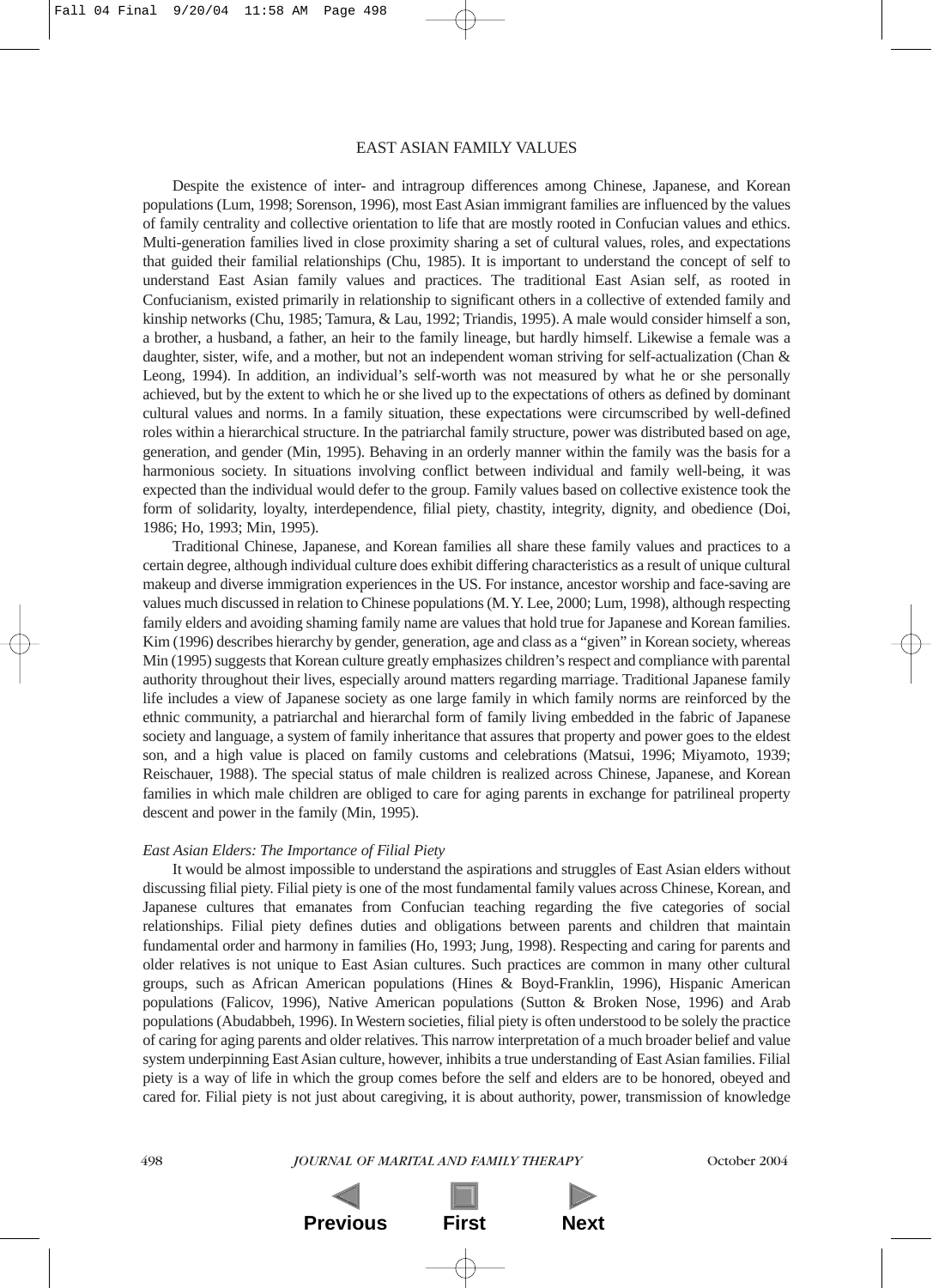and values, and the continuation of the family lineage (Chow, 1996). Clearly proscribed rules and roles are passed from generation to generation and obedience of children to their parents or parents-in-law is regarded as an expression of filial piety. Chinese and Japanese children are instructed to obey parents in everything and never to resist them (Chow, 1996; Koyano, 1999; Koyano & Okamura, 1996). Korean children are expected to demonstrate deep respect and obedience toward their parents through their whole life (Song & Moon, 1998). Elders within the family control considerable assets and this also gives them control over family decision–making. This favored position of authority and control extends beyond the family. Old age is revered throughout the greater society and elders are accorded relatively high social and economic status (Chow, 1996; Gernet, 1982).

The centrality of family for East Asian elders cannot be overstated. An elder's role within the family forms the basis for ways of coping and finding meaning in life. Their position in the family reflects their position in society as well as their own personal measure of worth (Chow, 1996). The Confucian era of assigning status based on age is fading as East Asian cultures become more influenced by Euro-American, middle-class values, thus eroding filial piety (Klintworth, 1996). In contemporary Japan, even using the term "filial piety" may be viewed as old-fashioned, very conservative, and undemocratic (Maeda, 1996). East Asian elders are well aware that they are being marginalized with little social status or defined role in the changing world in which aging tends to be viewed negatively (Kite & Johnson, 1988). Despite this change, family networks remain important for many East Asian elders as many still depend on younger generations to care for them (Koyano, Hashimoto, Fukawa, Shibata, & Gunji, 1994; Pak, 1996). Chinese elders still share a desire to feel valued by younger relatives and regret that they have been shifted from most to least important member (Klintworth, 1996). Korean elders believe that their sacrifices ensured the successes of younger generations and do not want to be ignored (Yoon, 1996). Contrast this with a lifetime of being immersed in the certainty that age would bring honor, obedience, and care and the potential for disconnect between the generations becomes a painful reality for many East Asian elders. They are challenged to find a new place within the family and in the American society that is unfamiliar to them.

## CULTURAL DISSONANCE

An individual's internalization of culture could be understood in the context of worldview. Sue (1981) described worldview as "how a person perceives his/her relationship to the world" and that "worldviews are highly correlated with a person's cultural upbringing and life experiences" (p. 17). Worldviews have a powerful influence on a person's thoughts, behavior, and decision–making, as well as how they define events. Worldviews are not always constant within a cultural group and can be affected by differences in socioeconomic class, gender, religion, and age. These "interactional components of worldview mean that members of the same racial or ethnic group may not necessarily share identical views of the world" (Sue, 1981, p. 17). Hardy (1990) suggested that "sameness" of a family is more likely to be a myth and differences in worldviews can occur within a family and between generations. These competing worldviews can lead to a phenomenon of cultural dissonance, which can contribute to conflict within the family. The construct of cultural dissonance has received some attention in psychology and immigration studies. Katz et al. (2003) discussed conceptual approaches to understanding intergenerational relations and identified situational theories, which refers to factors (e.g., conflicting role obligations) that are barriers to family solidarity. The concept of cultural dissonance, or culturally based intergenerational conflicts, has been described as occurring in transcultural families in which varying degrees of acculturation occur among members of the same family (Kumabe, Nishida, & Hepworth, 1985). Lung and Sue (1997) described culturally based intergenerational conflicts among Chinese American families resulting from differences in cognitive and behavioral socialization. Other authors have touched on the impact of immigration on the family life cycle (Hong & Ham, 1992) and cultural conflicts among families in transition (Chan & Leong, 1994).

Cultural dissonance can occur in families described as "opportune families" (Johnson, 1995). Opportune families arise out of the circumstances that do not foster, or are not consistent with traditional values, practices, and definition of family (Johnson, 1995). East Asian immigrant families could be described as opportune, because these families typically modify their family values to be consistent with the





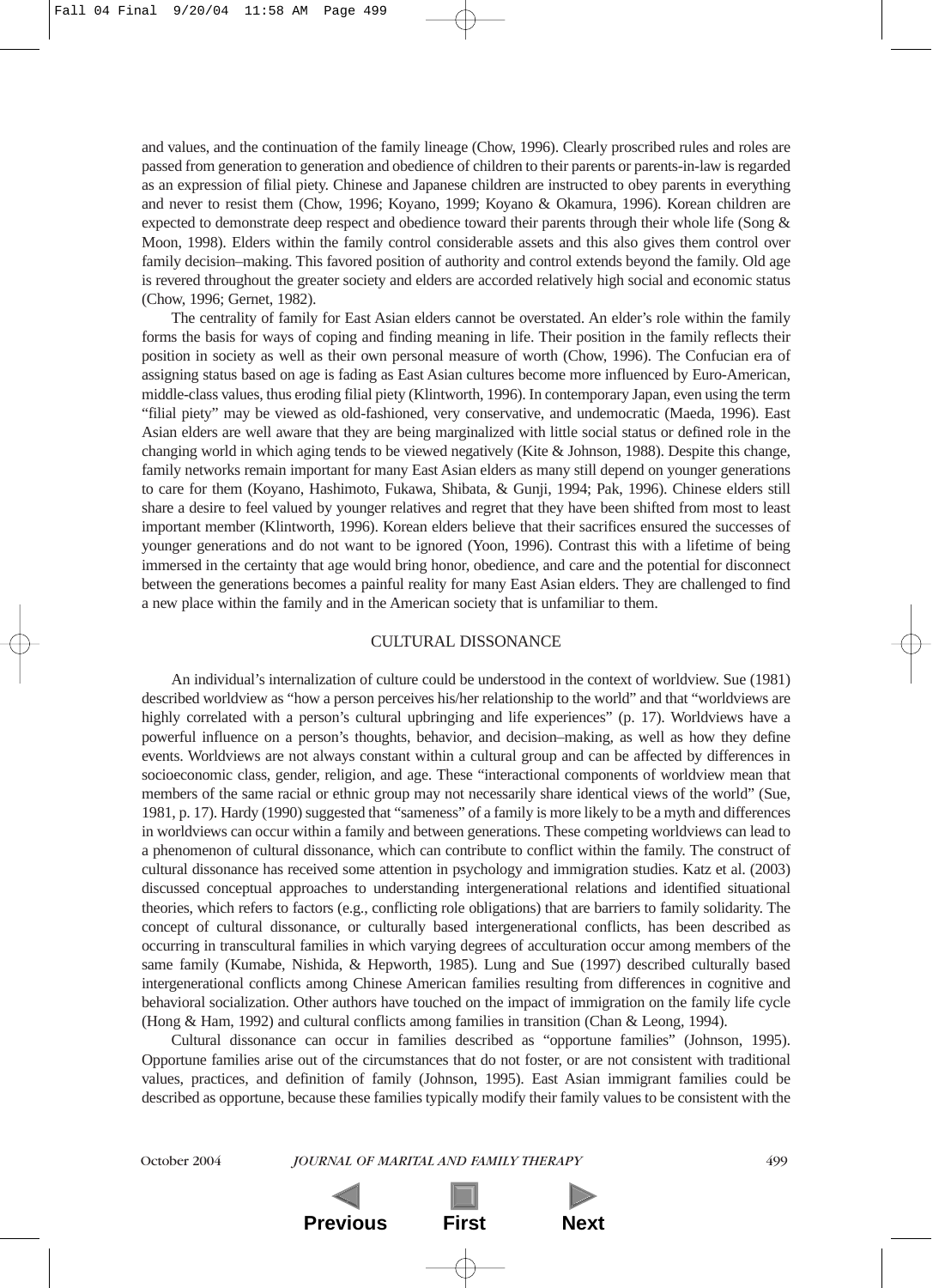dominant American culture. This usually results in changes in kinship values across generations, with younger members less likely to uphold tradition. Conflicts and problems arise when younger generations place less value on family ties and increase the value they place on individual interests. In contrast, older generations continue to try to define their role, maintain their status, and find purpose by reinforcing cultural patterns and traditions. Tradition is still strong among East Asian elders and based heavily on family interactions and contributions to the group (Mjelde-Mossey, Chi, & Lou, 2003). Behaviors in the older generation that would seem perfectly reasonable in traditional East Asian culture can be perceived as meddlesome and controlling in the current situation (Cai, Giles, & Noels, 1998; Chan, 1988; Min, 1995). Strain could develop between generations as they attempt to coexist in a context that requires them to adapt to each other as well as to a new social environment.

### *Case Illustration of Cultural Dissonance: The Song Family*

Although this is a family from Korea, the manifested interactional dynamics are likely to be shared by other East Asian immigrant families experiencing cultural dissonance. The Song family consists of Mrs. Song (grandmother, 68), Andy (father, 45), Rebecca (mother, 40), Angie (daughter, 14) and Tom (son, 12). Mrs. Song migrated to the U.S. 5 years ago from Seoul, Korea, to live with her oldest son and his family. The family resides in a large Midwestern city. Andy came to the U.S. 20 years ago to pursue postgraduate education in computer science. He met Rebecca, who was also from Korea, at the church.

Family relationships are described as tense and conflictual. There is explicit conflict between Mrs. Song and the two grandchildren. Living with her oldest son's family helps Mrs. Song to believe that there is tradition in the household. For Mrs. Song, food preparation, maintaining the house, and teaching and disciplining her grandchildren fulfills the prescribed role of a respected elder. Mrs. Song's efforts to monitor and guide her grandchildren are met with resentment and defiance from Angie and Tom, who appear to be less influenced by traditional Korean values and more by the Euro-American, middle-class values of autonomy, independence, and self-actualization. Rebecca perceives the constant presence and care-taking behaviors of Mrs. Song as intrusive. There appears to be a competition between Rebecca and Mrs. Song as to who is the "mother" of the house. Rebecca usually supports her children's demand for autonomy when they are in conflict with their grandmother. Andy tries to support his mother, although he feels torn between his mother, his wife, and children. His attempts to mediate the conflict usually end up with the rest of the family accusing him of being unfair and taking sides with Mrs. Song.

Mrs. Song has many physical complaints, from muscle stiffness to stomach upsets, but she refuses to see a mainstream doctor. She wonders what bad thing she has done to bring her this terrible fate and feels depressed and hopeless. Mrs. Song has no interests outside the home except for a weekly visit to a friend in a nearby neighborhood. In addition, she is encountering limitations of older immigrants who may not be proficient in English, have transportation problems, and lack skills that would promote more independence from the family (Hong & Ham, 1992). Mrs. Song's physical complaints are not uncommon to older Korean immigrant women who somatize their psychological struggles and develop a syndrome known as *Hwabyung* in the Korean culture. *Hwabyung* is the suppression of emotions, such as anger, disappointment, sadness, misery, and unfulfilled expectations, which then manifest themselves in physical complaints of chronic indigestion, poor appetite, heart palpitations, pains in the knees and legs, constipation, and hypothyroidism (Pang, 1990). The phenomenon of somatization of mental health or psychological problems has also been discussed in relation to depression among Chinese populations (Kleinman, 1982) and Japanese populations (Yamashiro & Matsuoka, 1997). Various explanations have been put forth that include but are not limited to suppression of negative emotions, social acceptance of physical complaints, rather than emotional complaints (Pang, 1990), and mind–body holism (Yamashiro & Matsuoka, 1997). Mrs. Song, like many other East Asian elders, has been socialized not to express negative emotions and thus finds it more socially acceptable to have physical complaints rather than emotional complaints (Pang, 1990). The web of cultural dissonance in which the Song family is entangled is a dilemma in which each member is likely to feel trapped and powerless.



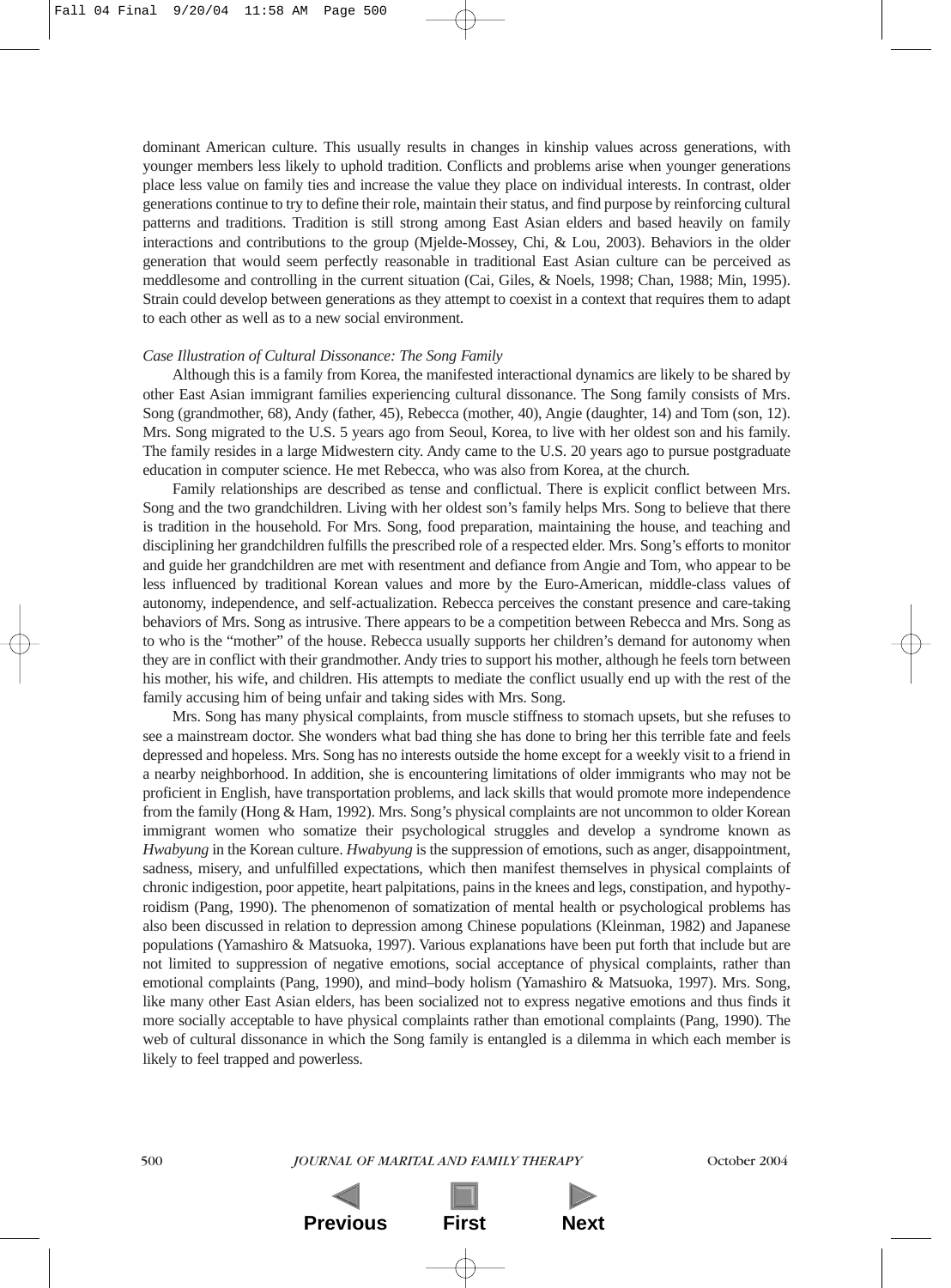### CLINICAL CHALLENGES IN ADDRESSING CULTURAL DISSONANCE

#### *Incorporating Multiple Worldviews*

A major challenge to clinical practice with families from diverse cultural backgrounds is the phenomenon of "multiple worlds." The literature on culturally competent family therapy repeatedly emphasizes the importance of respecting and incorporating a family's worldview in the treatment process (e.g., Congress, 1997; Harper & Lantz, 1996; M. Y. Lee, 1996; McGoldrick, Pearce, & Giordano, 1996). Treatment should be congruent with behaviors and expectations normative for a given community and adapted to specific needs of the families (Green, 1998). In addressing cultural dissonance in East Asian families, therapists face the additional challenge of incorporating multiple worldviews within the same family. Therapies must enable the different worldviews and values of individual family members to be recognized and negotiated but at the same time respect the unique intergenerational hierarchy in the family.

### *Empowerment-Based Practice: Collaborating with Each Individual Family Member*

The dynamic of power is an integral part of cross-cultural practice and needs to be explicitly addressed and acknowledged by family therapists, especially when the therapist belongs to the dominant majority and the family to a minority group (Littlewood, 1988; Shonfeld-Ringel, 2001). Interestingly enough, this dynamic of power may isomorphically represent the power struggles in families with problems of cultural dissonance. These families will have multiple sets of cultural values that are in a precarious and/or conflicted position in relation to each other. For instance, Mrs. Song is likely to feel disempowered as her traditional Korean cultural values are "overtaken" by Euro-American, middle-class values. Likewise, her grandchildren or daughter-in-law may feel "oppressed" by a powerful traditional value, such as filial piety. An empowerment-based approach would suggest that: (a) each family member's unique experiences and the social base of their experience should be understood within their social, cultural, economic, and political context (Rose, 1990); (b) each family member participates fully in the process of change by defining their goals, constructing their solutions, and controlling the pace of change (Gutierrez, DeLois, & GlenMaye, 1995); and (c) family members perceive themselves as causal agents in achieving solutions to their presenting problems (Gutierrez, Parsons, & Cox, 1998). In addressing the problem of cultural dissonance, the clinical challenge for the therapist is not only to respect and validate the family's knowledge and expertise in the therapeutic process (Shapiro, 1995). The therapist must also respect and validate the knowledge and expertise of each individual, as these are likely to be different from each other. The ability to engage and connect with each family member, not take sides, and provide a context for family members to negotiate differences will determine how successful therapy with these families will be.

#### *Utilizing Cultural Strengths and Resources*

Saleebey (1996) argued that most helping professions in the United States are saturated with practice approaches that are based upon a deficit or pathology perspective. This is even more likely to occur with ethno-racial families. Members of a cultural minority group in a given society tend to be devalued by the majority. This negative devaluation can be stigmatizing to minority group members (Gutierrez & Lewis, 1999). For example, a family therapist may view the boundary between Mrs. Song and other family members as "enmeshed" or "over-involved" in such a situation. The therapist might be tempted to intervene in ways that fit his or her beliefs about healthy family hierarchies or relationships. All too often, such an approach may not be appropriate or viable in the lives of culturally diverse families.

The strengths perspective is based on two key assumptions. First, all people and environments have abilities and resources that are not being used, are underused, or perhaps have been forgotten. Second, all people are capable of continued growth and change (Rapp, 1998). Utilizing and building on cultural strengths and resources is not just respectful, but a more efficient and effective way for East Asian families to develop solutions that are relevant and viable in their unique life circumstances. Family therapists operating from a strengths perspective do not focus on the family's problem-saturated experiences. Instead, they are curious about, and appreciative of, the cultural strengths of the family as well as strengths and



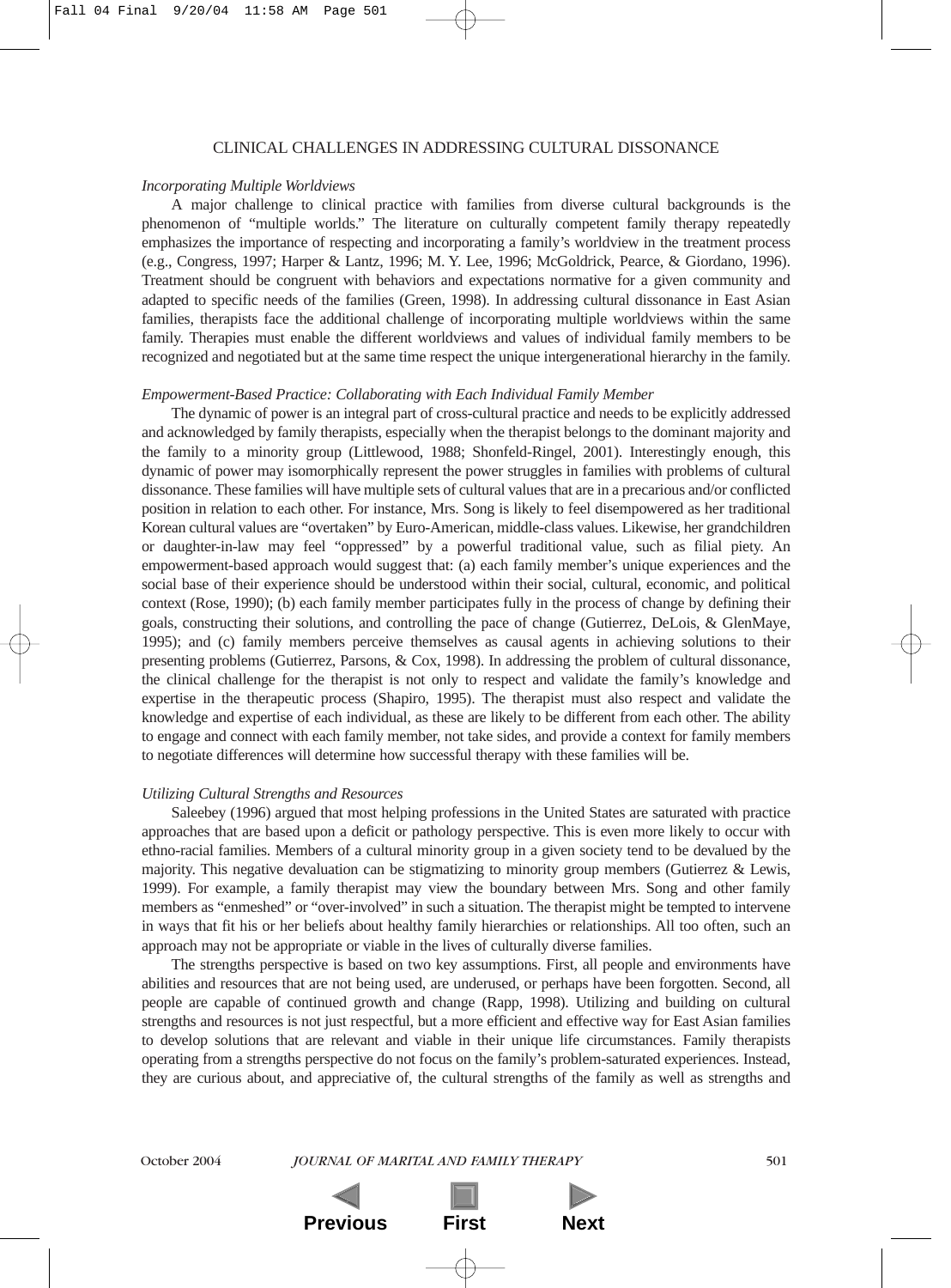resources of each individual. The challenge for the therapist is to assist the family to recognize and utilize their strengths and resources in the treatment process.

### *Addressing Cultural Stigma of Seeking Family Therapy: The Importance of Saving Face*

Because of cultural values of harmony, collectivism and obligation, disclosing family problems to an outsider oftentimes leads to fear of shaming the family name or losing face (Ho, 1993; Leong & Lau, 2001). This fear of shaming the family name or losing face, the stigma attached to seeking professional help, and/or the negative emotion of embarrassment have been well documented as barriers to seeking professional help for Asian American populations (Yamashiro & Matsuoka, 1997). For instance, "being silent" becomes one of the most common coping mechanisms employed by Chinese (M. Y. Lee, 2000), Japanese (Mills & Granoff, 1992) and Korean women (Song, 1996) who are dealing with problems of domestic violence. Locke (1992) further suggests that it is rare for the presenting problem to be the problem of greatest importance for Asian American clients, because they are too shameful to disclose the more serious family problems to outsiders.

The negative emotions associated with seeking therapy have to be viewed in the context of the marginalized status of East Asian elders who are likely to feel devalued by other family members as well as the dominant society. Younger family members may also feel torn between the traditional values of filial piety and their desire for individual autonomy. Unfortunately, negative emotional experiences associated with the feelings of shame, embarrassment, or frustration more often lead to defensive behaviors and massive denial of the problem than useful problem-solving behaviors. Because saving face is an important cultural factor in social interaction among East Asian people, effective family therapy should facilitate a treatment process that allows the family to save face and at the same time develop beneficial solutions to the problems of cultural dissonance (Berg & Jaya, 1993). Ho (1993) warned that the confrontational approach, rather than helping Asian families, might violate their cultural value of harmony. Instead of focusing on who is responsible for the problem, the preferred face-saving dialogue focuses on identifying how family members can contribute to the desired family relationships. It is important to compliment and support everyone's motivation and efforts in realizing the solution (M. Y. Lee, 2002).

#### *Cultural Value of Pragmatism*

Under the influence of Confucianism, East Asian populations tend to be pragmatic and instrumental (Ma, 1998). This cultural value has useful clinical implications for therapeutic interventions. A study of Chinese families' understanding of the roles and functions of family therapists revealed that they perceive therapists to be teachers, or experts, who listen to their difficulties, help them analyze their problems, and provide them alternative ways to solve their problems (Ma, 1998). Sue and Sue (1990) suggest that treatment with Japanese American populations should involve practical and useful assistance as well as an exchange of information and solutions for problem solving. It is not uncommon for East Asian families to expect quick assessment and prompt intervention (E. Lee, 1997; M. Y. Lee, 2000). In view of this pragmatic, problem-solving orientation to help seeking, it is imperative for therapy to be goal-oriented, focus on the present and future, and emphasize small and achievable changes with clear indicators of progress. In this modality, the family is more likely to maintain a positive motivation to change and continue to validate their successes in bringing positive change to the family situation.

### *Respecting Culturally Embedded Modes of Communication*

Individuals learn their styles of social interaction from their socio-cultural backgrounds and, consequently, there are diverse "comfort zones" regarding modes of social interaction and communication. *Enryo* (restraint or holding back) describes a frequently observed communication style among Japanese (Matsui, 1996). Koreans are generally reserved and deferential in the presence of superiors and formal occasions despite being more spontaneous in their private social life (Kim, 1996). In general, Asians tend to have more difficulty with openly discussing highly emotional content with a therapist (Leong, Wagner, & Tata, 1995). Leong and Lau (2001) suggested that persons from collectivistic cultures may be unwilling to verbalize intense emotions in the therapeutic process and display a lack of interest in dwelling on or

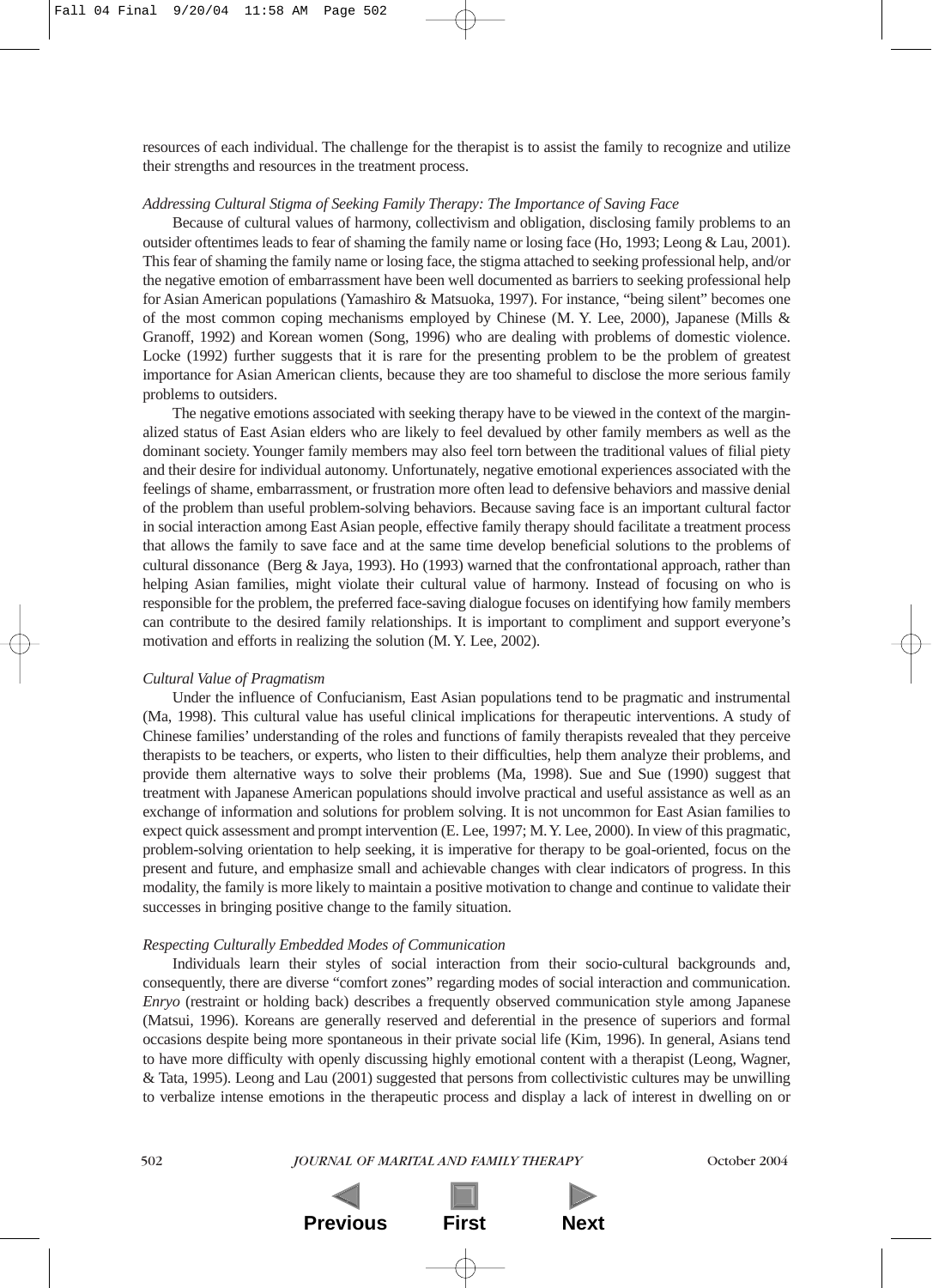analyzing personal problems. Understanding this diversity and pacing a family's communication styles is an important part of the joining process (Green, 1998). Under the influence of traditional cultural values, many elders from Chinese, Korean, and Japanese backgrounds tend to be reserved and inhibited about emotions. Lack of direct eye contact should not be misinterpreted as a symptom of avoidance or anxiety, it may be a sign of respect (Chung, 1992) or just being reserved. Being silent or reserved does not necessarily mean resistance or unwillingness to seek help. It may be a matter of needing more time to open up. East Asian elders will have difficulty answering "feeling questions," because they may have few words in their language to describe emotions. Family therapists working with East Asian families should observe and respect characteristics of both verbal and nonverbal communication in each family member. Family members should be allowed the time to slowly open up at their own pace and in a way that is comfortable for them.

# USING A SOLUTION-FOCUSED APPROACH TO ADDRESS CULTURAL DISSONANCE

Solution-focused brief therapy was originally developed at the Brief Family Therapy Center in Milwaukee by Steve de Shazer, Insoo Kim Berg, and their associates (Berg, 1994; de Shazer, 1991; DeJong & Berg, 2002). It begins as atheoretical with a focus on determining "what works in therapy." The evolved practice techniques and their basic premises, however, are consistent with the concepts of multiple worldviews, empowerment, and a strengths perspective—ingredients that are conducive to a responsive and respectful practice approach in a cross-cultural context. The focus on pragmatic changes and holding clients accountable for solutions also complements the characteristics of help-seeking behaviors of East Asian families.

### *A Constructivist View of Problems and Solutions: Respecting Multiple Worldviews*

Influenced by social constructivism, solution-focused therapists do not assume an *a priori* expertise sufficient to objectively categorize and solve families' problems (Berg & DeJong, 1996). The therapist would first seek to understand each family member's view of the problems and solutions and incorporate their multiple worldviews in the treatment process prior to assisting them to define goals for treatment (Berg, 1994). Solution-focused therapists oftentimes use the miracle question (Berg & Miller, 1992) to assist the family to envision a future with family harmony and acceptance and to establish explicit and clear indicators of change so that they know when the healing begins. Some East Asian families, however, may not feel comfortable with the idea and/or the language of a miracle. When the first author, who is originally from Hong Kong, conducted solution-focused brief therapy workshops with Chinese-speaking therapists in Hong Kong, participants shared with the author that miracle question is strange and foreign to most clients and families in Hong Kong. Culturally sensitive solution-focused therapists can use future-oriented outcome questions for achieving the same therapeutic purpose: "If I see your family three months from now and you are better able to deal with your differences, how will I know that your family is different? "How would the relationship between grandmother and the children be different?" "If your ancestor listened to your prayer, how would your family be different than what it is now?" The therapist can utilize cultural beliefs and practices in phrasing the outcome questions as a way to elicit individual family members' views of solutions regarding what is viable and helpful for them in their unique sociocultural milieu (M. Y. Lee, 1997).

Because different worldviews usually exist in a family troubled by the problem of cultural dissonance, a major clinical challenge is to create a therapeutic context in which values of individual family members are recognized and negotiated while the intergenerational hierarchy is respected at the same time. Although it is imperative to elicit, respect and incorporate multiple worldviews in the treatment process, E. Lee (1996) suggests that it is important to identify the decision makers in the family and gain their support. Culturally sensitive solution-focused therapists would first join with the existing hierarchy of the family. Usually, this might mean joining with and inviting the oldest male member in the family to speak first (Ho, 1993; Jung, 1998). Because East Asian elders should be respected, and they are usually more reserved in expressing themselves, the therapist should respectfully invite them to participate in the treatment process and compliment their contributions whenever appropriate. For instance, "Mrs. Song, you are an important member in this family, and I would like to hear from you your ideas about what maybe helpful to create



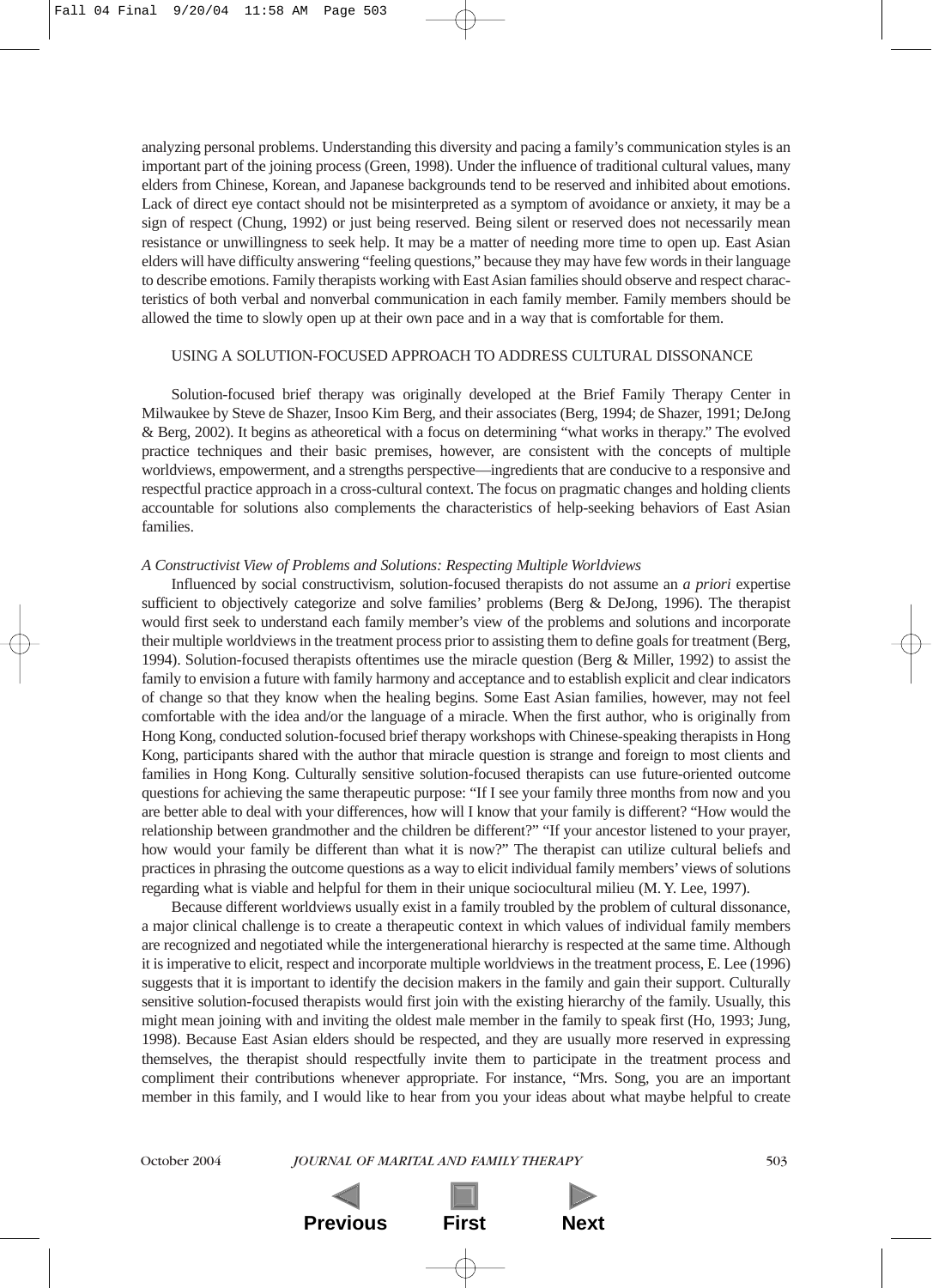harmony in this family."

Facilitating the negotiation of diverse worldviews in a family is no small task but crucial to the success of addressing the problem of cultural dissonance in East Asian families. Solution-focused therapy accomplishes this by focusing on small changes and holding the family accountability for solutions. Holding individual family members accountable for solutions directs therapeutic conversation away from blaming talk to solution dialogue. Although solution dialogues cannot guarantee resolution of conflict, such efforts are more likely to enhance and sustain motivation for positive change (M. Y. Lee, 2003; Murphy & Baxter, 1997). Similarly, focusing on small change in terms of observable behaviors/interaction is more possible and manageable and consumes less energy (M. Y. Lee, Sebold, & Uken, 2003). Family members are usually encouraged when they experience successes, even small ones. Changing surface behaviors, such as greeting grandmother every morning or cooking an American breakfast versus a Korean breakfast is more attainable and creates less argument than focusing the therapeutic conversation on deep-rooted cultural differences between traditional and Euro-American, middle-class values/practices. De Shazer (personal communication, September 5, 2001) reminds the therapist, "Too often people who want to learn SFBT [solution-focused behavioral therapy] fall into the trap of not being able to see that the difficulty is to stay on the surface when the temptation to look behind and beneath is at its strongest."

### *Family Has the Answer: Utilizing Cultural Strengths and Resources*

A fundamental assumption of solution-focused therapy is that all people, regardless of their level of functioning, have strengths, resources, and competencies, although they may not be using them, may be under-using them, or may have forgotten that they have them (Berg & Miller, 1992). The task for the solution-focused therapist is to assist families in remembering, noticing, amplifying, sustaining, and reinforcing the identified cultural strengths and resources regardless of how small and/or infrequent they may be (Berg & Jaya, 1993). Exception questions and coping questions are simple tools to assist the family to identify unnoticed strengths or resources (de Shazer, 1985). Examples of useful questions to address problem of cultural dissonance are: "When was the last time that you (Mrs. Song) felt respected and valued by your family? What happened at that time? What is different about those times?" "When was the last time you found the advice of your grandma helpful? What did she say? How was it helpful?" "What is the difference between grandma's helpful advice and advice that is not so helpful?" Example of questions that solicit cultural strengths are: "Suppose another Korean family face similar problems that your family is having now but they are able to better handle the situation, what may that family be doing that is not happening in your family? What helpful advice would someone from that family share with your family?"

### *Collaborating With the Families: An Empowering Process of Change*

Solution-focused therapy honors families as knowers of their experience with sufficient resources to define treatment goals and achieve change (Berg & Kelly, 2000). The therapist becomes the family's "community of other" to whom the family redefines their realities. To achieve this collaborative process, solution-oriented family therapists use "evaluative questions" to explore goals and empower the family to take ownership of life choices and decisions (M. Y Lee et al., 2003). Instead of directly providing feedback or suggestions, evaluative questions initiate a self-feedback process in which family members self-evaluate their situations in terms of their doing, thinking, and feeling. The list of "evaluative questions" is potentially endless. They include, but are not limited to, exception questions, scaling questions, coping questions, and relationship questions (DeJong & Berg, 2002), connection questions, choice questions, helpfulness questions, and ownership questions (M. Y. Lee et al., 2003). By asking evaluative questions, the worldviews of individual family members are fully respected and incorporated in the process of change as they are the causal agents in constructing and achieving solutions to problems of cultural dissonance. Enduring therapeutic gains are more likely to occur when the family owns the process of treatment and ultimately, the successes.

Despite the importance of convening the message that the family is the "expert" regarding their situation and have answers to their problems, East Asian culture generally emphasizes hierarchy in familial and social relationships. The importance of establishing credibility and expertise of the therapists has

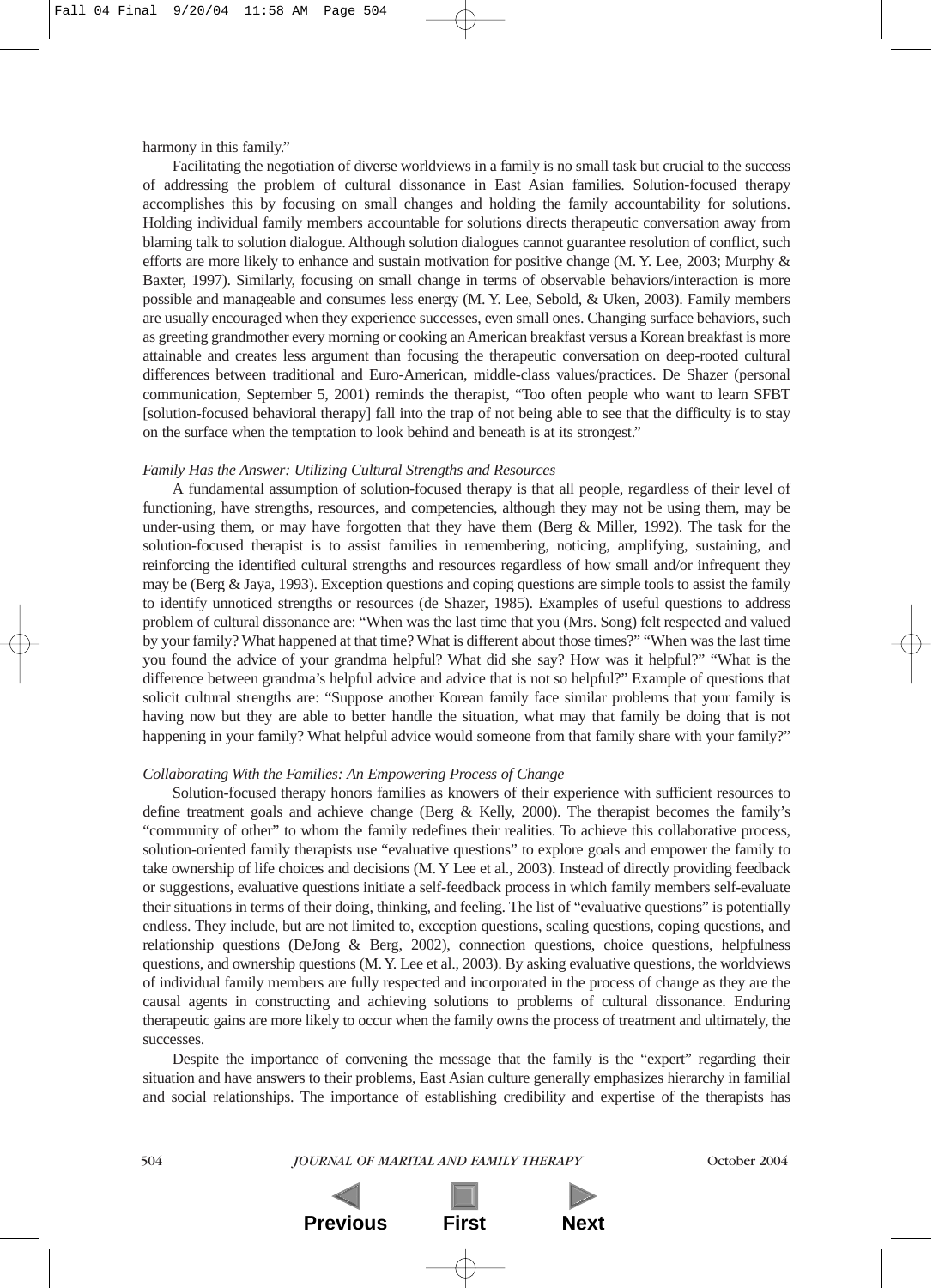repeatedly been discussed in the literature regarding treatment with Chinese (E. Lee, 1996), Japanese (Matsui, 1996), and Korean populations (Kim, 1996). Establishing therapist's expertise and honoring family as "knower" of their situation are not necessarily mutually exclusive. Therapists should not hesitate to provide information on personal credentials, qualities, and educational backgrounds early on in the treatment process (Jung, 1998; E. Lee, 1996). The therapist can share with the family his or her successful work experience with families encountering similar problems. Another helpful way to convey expertise is to provide structure of therapy early on in the treatment process. This is especially important for East Asian families as many of them, especially the elders, may not have previous experience with therapy. Clear introduction of the structure of therapy helps to lessen the potential anxiety regarding seeking therapy and establishes therapist's competence in monitoring the treatment process (M. Y. Lee, 2000) in addition to preparing the family for a solution-focused frame of mind and the questioning style of solution-focused therapy. Although family members take the role of expert in determining and achieving goals that will lead to increase harmony in their family life, the therapist remains the expert in the conversation of change (de Shazer, 1991).

### *Accountability for Solutions: A Face-Saving Technique*

Solution-focused therapy employs a nonconfrontational approach that holds a person accountable for solutions rather than focusing on their problems (Berg & Kelly, 2000). This "solution-dialogue" does not elaborate history of the problem of cultural dissonance and excludes any assignment of blame to self or others. This aspect of the solution-focused approach is a good fit with the highly valued importance of saving face in East Asian culture. Face-saving techniques in clinical practice would avoid confrontational moves and problem talk and focus on identifying how the family can contribute to the solution and compliment their motivation and efforts in realizing the solutions. The therapist might say for example: "On a scale of one to 10, with 10 equal to all being happy about the family situation and one equal to all being unhappy, how would each of you rate the family situation? What can each one of you do to move up the scale by one point in the next week?" Such a conversation allows people to make beneficial changes in habitual behaviors that may have contributed to or maintained the problem, without having to go through the negative emotional experiences associated with feelings of shame or embarrassment. Avoiding those negative feelings can also help to avoid defensive behaviors and denial of the problem. Consequently, facesaving, nonconfrontational techniques are conducive to successful joining and enhanced motivation (M. Y. Lee, 2000; Murphy & Baxter, 1997).

Solution-focused therapy aims to create a therapeutic dialogical context in which the family engages in a solution-building process that is initiated from within and grounded in family members' cultural strengths as well as their construction of the solution reality (M. Y. Lee, 2003). It is for the family to discover what works for them in their unique sociocultural context. Solution-focused therapy is based on respecting the family's construction of reality, allowing the family to define goals, utilizing the family's strengths and resources, collaborating with the family in the therapeutic process, holding families accountable for solutions, emphasizing goal-oriented, small and pragmatic changes (e.g., de Shazer, 1985; M. Y. Lee et al., 2003), and encouraging individual members to recognize and negotiate cultural differences among them.

# CASE ILLUSTRATION: THE SONG FAMILY

### *Joining with the Song Family in a Culturally Sensitive Manner*

Many minority families may not have had prior experience with therapy. It is important for the therapist to explain the purpose and process of therapy clearly to lessen any anxiety or defensiveness about seeking professional help (M. Y. Lee, 2000). Because of fears of shaming the family name and losing face, issues of confidentiality should be communicated clearly and unambiguously. In addition, it is important for the therapist to address the cultural dilemmas of seeking therapy and strengthening the family's motivation to change (Jung, 1998; M. Y. Lee, 2002). The Song family has taken the first step by seeking therapy and it is very important to reaffirm and strengthen whatever motivating factors are present. Rather than emphasizing individual differences, the therapist can reframe the family's participation in therapy as an other-oriented



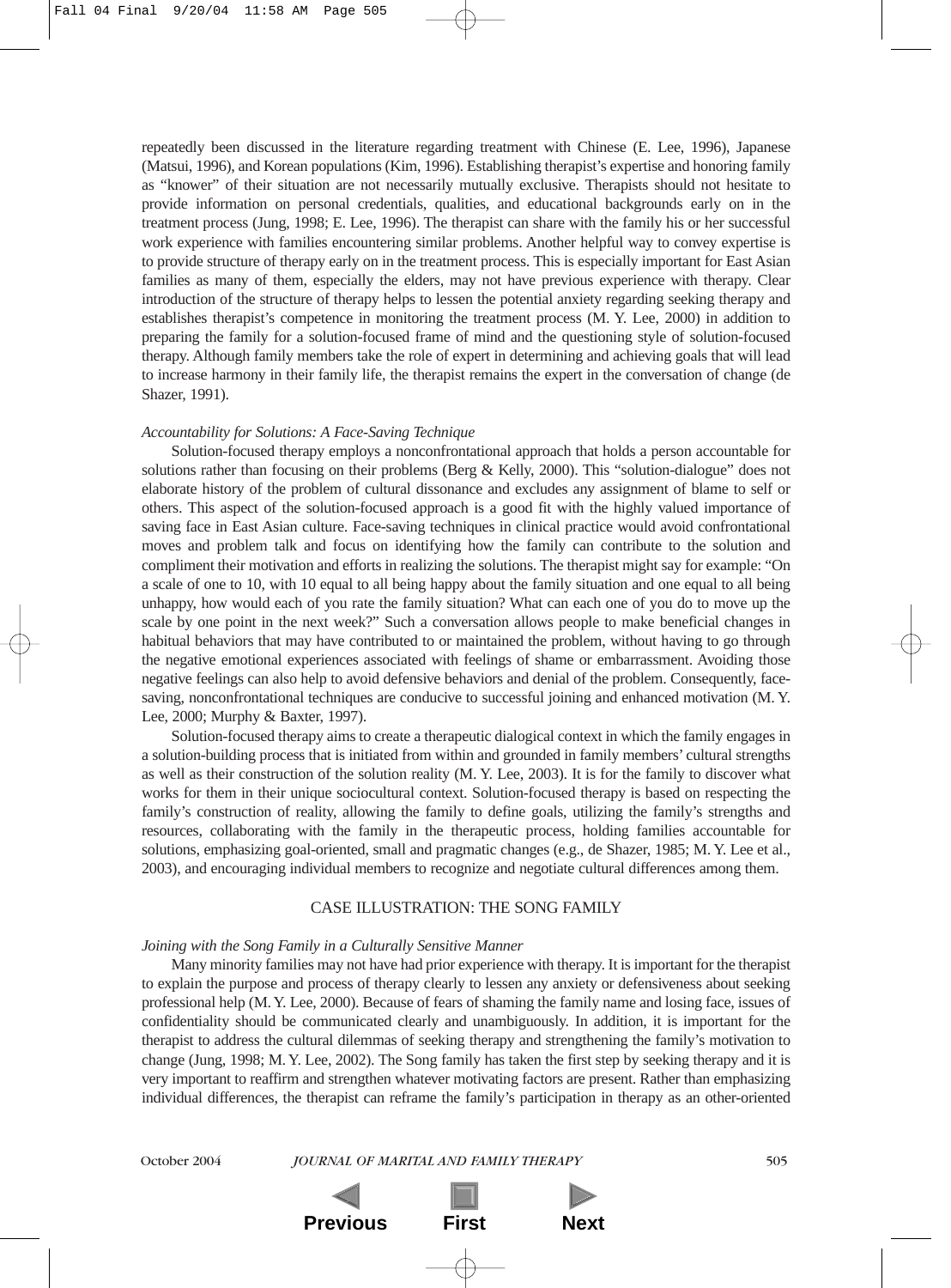effort to benefit the well-being of the whole family (Lum, 1998). For instance, building on the traditional value of family harmony, seeking a cessation of conflict is not a self-oriented effort to protect oneself, but an act congruent with cultural values that emphasize family harmony. This is especially important for Mrs. Song, who is the carrier of traditional value. Mrs. Song has refused to see a mainstream doctor and may distrust mainstream professionals. The therapist could ask Mrs. Song: "Is it difficult for you to talk about some relationship problems in your family?" The resulting dialogue would educate the therapist about any culturally embedded perceptions of her problems. In addition, interpreting services may be required if Mrs. Song is not proficient in English.

To begin a dialogue with the Song family, the therapist encourages each member to give a clear and explicit statement of their presenting complaint. Andy volunteers to speak first and he mentions his concerns about the family atmosphere being tense and conflicted. He also worries about his mother's incessant complaints about physical discomforts. (Andy is the oldest male in the Song family. He probably takes the traditional role of the head of family and becomes the spokesperson.) Rebecca, his wife, and the two children, Angie and Tom, state that Mrs. Song is too intrusive and that she is constantly "watching and criticizing." Angie, who had her fourteenth birthday 2 months ago, angrily mentions a recent incident when grandma used the excuse of cleaning her "messy" room to "sneak at" her journal. Mrs. Song stays silent and looks sad and withdrawn. (As the supposedly well-respected elder in the family and a female, Mrs. Song is likely to be reserved and will usually not volunteer information. It is important for the therapist to respectfully invite her to participate in the process.) When invited to voice her opinions, she mumbles, "I'm too old now and am useless." The therapist acknowledges the current struggle of this family. Without focusing on the history of the problems or who is responsible for initiating or maintaining the conflict, the therapist uses solution-building questions to assist the family in identifying solutions for the problems of cultural dissonance.

## *Therapeutic Dialogues with the Song Family*

*Therapist:* (Asking a "miracle question" to assist the family envision a future that does not include conflict.) I'm going to ask you a strange question and you might need some time to think about it. Suppose that after our meeting today you all go home, do the things that each of you need to do, and go to bed. While you all are sleeping a miracle happens and the problem in the family is gone, like magic. Because you all were sleeping, no one knows that a miracle happened, but when you all wake up tomorrow morning, you all will be different. How will each of you know a miracle happened? What will be the first small sign that tells you that a miracle has happened and there is harmony in your family?

*Andy:* I would be a lot more relaxed and don't have to worry about my mom's complaints of not sleeping well last night. I guess the atmosphere around the house will be less tense.

*Therapist:* What will be there instead of being tense? If I had a video camera at your house, what would I see?" (It is important to assist Andy describe the desirable future in terms of the presence of observable and specific behaviors rather than absence of something.)

- *Andy:* Well, we'll have breakfast together. Morning used to be rush, as we all need to go to work or school except my mom. There won't be anything special, but just that we maybe chattier with each other.
- *Tom:* I'll have toast, bacon, and eggs for breakfast instead of congee or soba (Korean noodle). Grandma makes breakfast for us and she said people in Korea have congee or soba for breakfast. But, I **really don't like it,** especially when I have congee or soba almost everyday.
- *Angie*: That'll be like in heaven if we'll have omelets with cheese for breakfast.

Cultural dissonance oftentimes manifests itself in different lifestyles and preferences. It is helpful to focus on small, observable, and specific behaviors that people can negotiate and make changes instead of debating abstract ideas such as cultural conflict or cultural values. The task for the therapist is to assist family members to elaborate on small changes and how those changes can make a difference in the familial relational context.



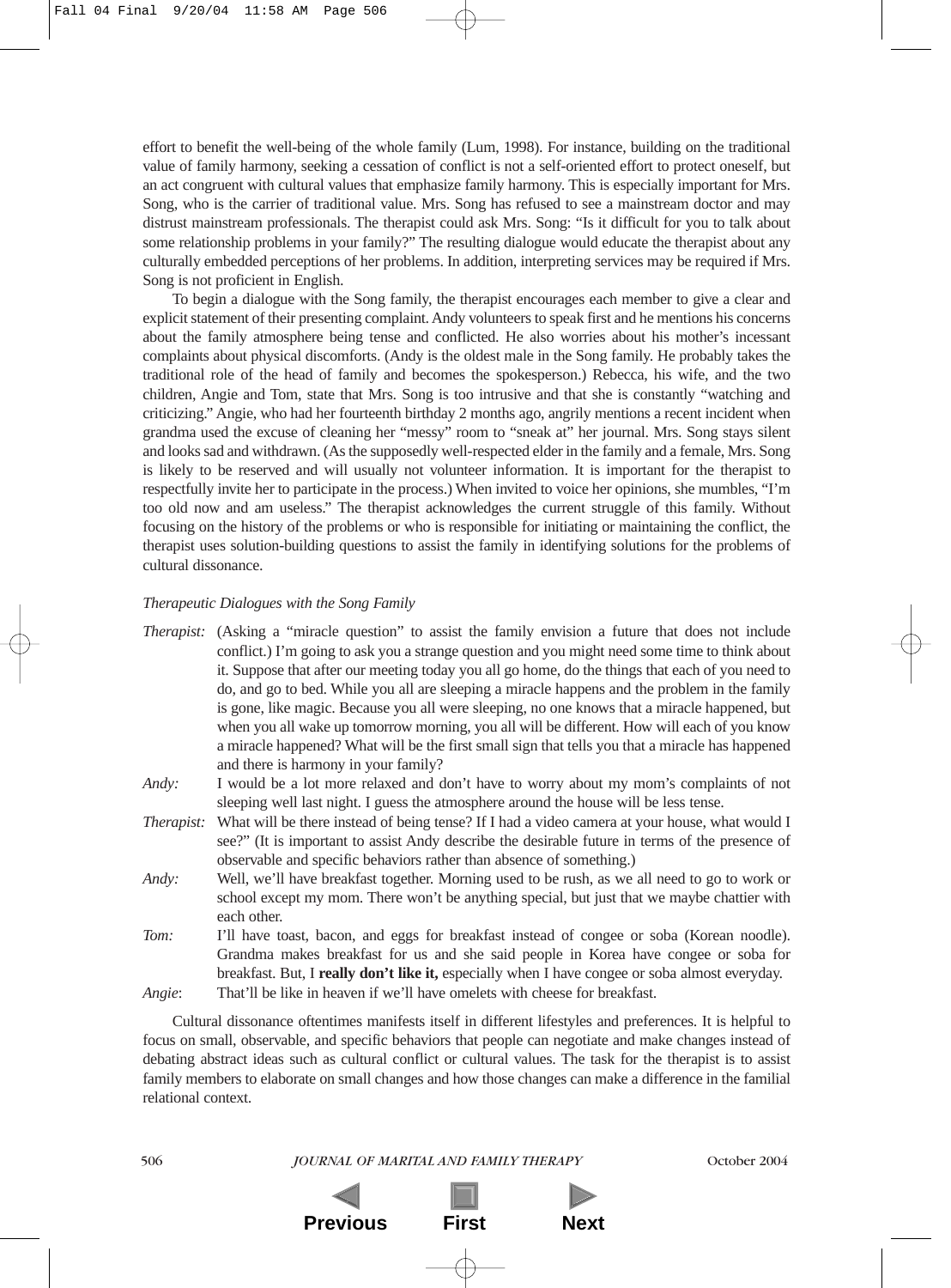- *Therapist:* How would that make a difference to both of you if your grandma made toast, bacon, omelets and egg instead of congee and soba?
- *Tom:* Well, I guess I'll feel she understands and cares about me.
- *Angie:* At least she listens to us instead of being so rigid and old fashioned.
- *Therapist:* If you feel grandma understands and cares about you, how would that make a difference in your relationship with her? (This relationship question is especially important in East Asian culture as caring among family members is highly valued in collectivistic oriented culture.)
- *Angie:* Ummm, I probably won't talk back to her as often as I'm doing now. I just don't like being forced to eat or do things that Koreans do at home. We are in the U.S. and grandma still thinks we were in Korea.

It is not unusual for family members to shift back to problem talk and it is the task of a solution-focused therapist to redirect the therapeutic dialogues toward a conversation of change and solution. Mrs. Song has remained silent throughout the conversation and it is important to engage her in the solution-building process.

*Therapist:* Mrs. Song, you've been listening for a while. As you are a very important member in this family, what do you think will be different if this is a good day for you?

To convey the therapist's respect for Mrs. Song, she or he affirms Mrs. Song's position in the family and respectfully invites her to voice her opinion. Also the therapist cautiously use "good day" instead of "miracle day" in the question as the word "miracle" may feel more foreign and strange to Mrs. Song than other family members who are more acculturated.

- *Mrs. Song:* [pause] I haven't been sleeping well for several years. If it's a good day, I guess I'll feel I have more energy and less tired. *Therapist:* (Utilizing past success to reconnect with strengths and resources) When was there a time in the past when you felt more energetic and well? *Mrs. Song:* Oh, I was a different person when I was in Korea. I was raising my family back then and we lived in Seoul at that time. I was a housewife and I took pride in taking care of my husband, my kids, and the house. *Therapist:* What's different between now and then? *Mrs. Song:* We had a lot of relatives and friends and we did things together especially around holidays. I guessed my family appreciated what I did for them also.
- *Therapist:* Anything else?

Solution-focused therapy emphasizes the detailed elaboration of a person's successes and strengths. It is even more important for Mrs. Song as the remembering of her strengths in home country is likely to energize her and brings back helpful memories.

*Mrs. Song:* I guess I took better care of myself and felt better about myself. I almost feel useless right now. I moved to live with my son after my husband passed away. This is a strange place for me and people have different ways to do things. As an elder in the family, I just do what I think will be best for my family and they are unhappy about me. Angie yelled at me when I cleaned up her room. Sometimes, I spent the whole day preparing a good dinner for them and they wanted pizza instead. I don't know what I should do.

It is common and natural for clients to focus on problems and limitations. Solution-focused therapy does not avoid difficulties or problems but does address these issues using the language of strengths and solutions.

*Therapist:* Sounds like you are at a loss right now trying to figure out how to live with your family. You have friends from Korea who are facing similar problems at home but are able to cope with the situation better?



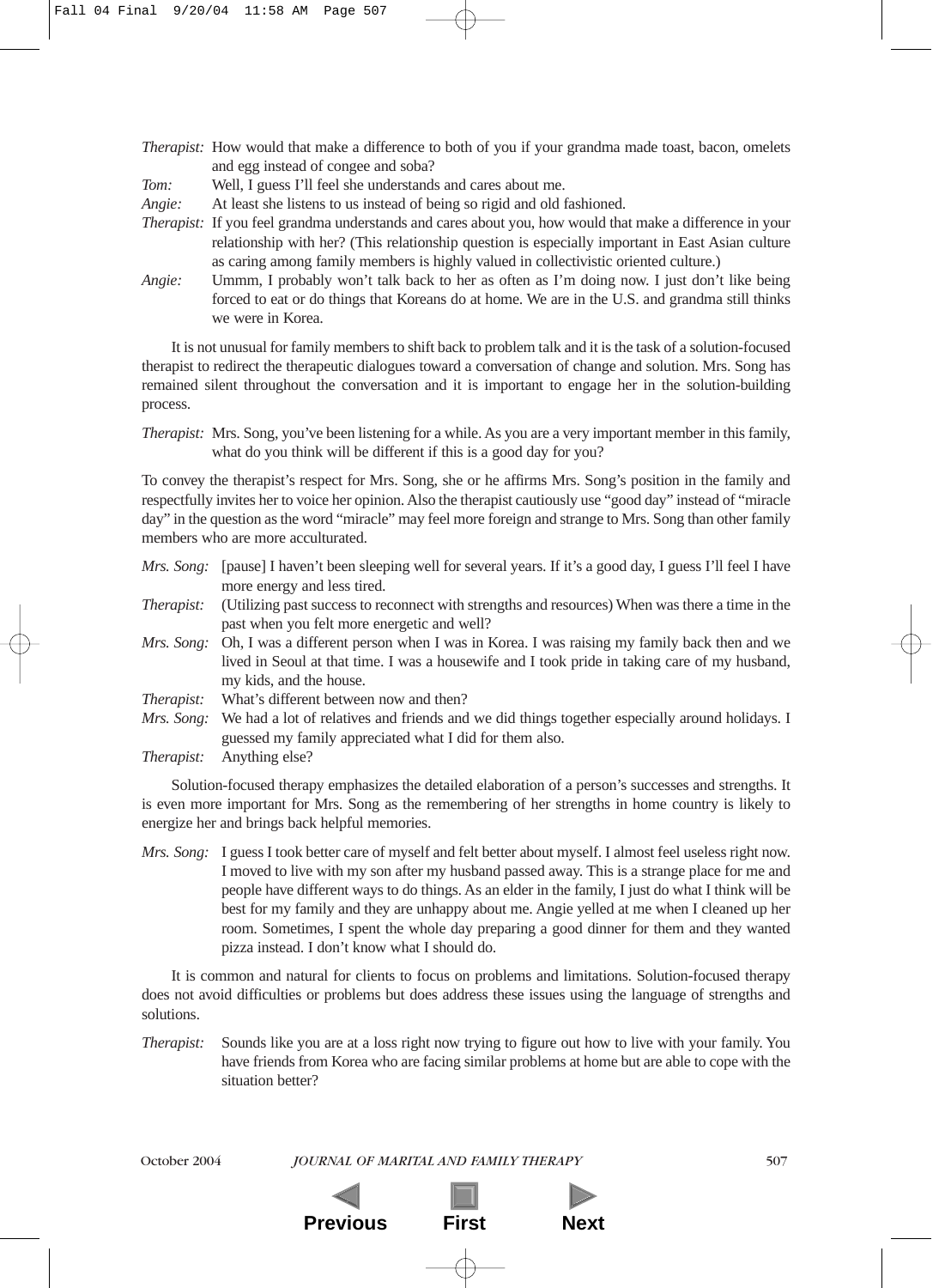This relationship/coping question utilizes strengths of people from her own culture to explore new and beneficial alternatives. It is usually easier for people to relate to experience of those who share similar backgrounds.

| Mrs. Song:<br><i>Therapist:</i> | Oh yeah, it's not just me. Mrs. Kim has the same problem.<br>Who's Mrs. Kim?                                                                                                                                                                                                                                                                                                                                                                                                                                                                                                                          |
|---------------------------------|-------------------------------------------------------------------------------------------------------------------------------------------------------------------------------------------------------------------------------------------------------------------------------------------------------------------------------------------------------------------------------------------------------------------------------------------------------------------------------------------------------------------------------------------------------------------------------------------------------|
| Mrs. Song:                      | She's my friend at the church.                                                                                                                                                                                                                                                                                                                                                                                                                                                                                                                                                                        |
| Therapist:                      | How did Mrs. Kim deal with the conflict at her home? (exception question)                                                                                                                                                                                                                                                                                                                                                                                                                                                                                                                             |
| Mrs. Song:                      | Well, she wasn't happy about the situation although she's more outgoing. She joined a<br>Senior Center. She told me they have Senior luncheon every Saturday and classes like Tai<br>Chi and flower arrangement. She seems to enjoy the activities and she always asks me to<br>go with her.                                                                                                                                                                                                                                                                                                          |
| Therapist:                      | Have you thought about going to the Senior Center with Mrs. Kim?                                                                                                                                                                                                                                                                                                                                                                                                                                                                                                                                      |
| Mrs. Song:                      | Well, I'm tired all the time and then I have to take care of the household and it takes a lot<br>of time.                                                                                                                                                                                                                                                                                                                                                                                                                                                                                             |
|                                 | <i>Angie and Tom:</i> You should go and have some fun, grandma.                                                                                                                                                                                                                                                                                                                                                                                                                                                                                                                                       |
| Rebecca:                        | Yeah, it'd be nice if you can have some fun time with your friends. I can do a little bit more<br>around the house after work. [Turns to the therapist] Grandma in fact helps a lot in the<br>house. Both my husband and I have to work and we rely on her to take care of dinners and<br>some chores around the house. It's good to have the children take more responsibilities.<br>Sometimes, I feel that grandma spoils them. That's when sometimes I disagree with her. I<br>think Tom and Angie should learn how to take care of their mess instead of just thinking,<br>"grandma would do it." |
| Therapist:                      | So, you think that Mrs. Song should do something for herself instead of just devoting all<br>her time and energy to the house [Turns to Mrs. Song] Looks like everyone wants you to                                                                                                                                                                                                                                                                                                                                                                                                                   |
|                                 | have more fun and be happier. What does that say about their feeling toward you?                                                                                                                                                                                                                                                                                                                                                                                                                                                                                                                      |

This meaning question helps elaborate the expression of love and care in the Song's family, which can potential be very helpful as the expression of love and care is consistent with the cultural value of family centrality.

[Mrs. Song stays silent but is obviously more relaxed]

| Andv:             | Mom, we all care about you and want you to be happy.                                      |
|-------------------|-------------------------------------------------------------------------------------------|
| <i>Therapist:</i> | Let's pretend that tomorrow will be a miracle day. What will be one or two small things   |
|                   | that each one of you can do to make this happen? (This is an example of using a face-     |
|                   | saving technique that emphasizes family members' potential contribution to the solution.) |
| Tom:              | I'll have toast and bacon, and omelets for breakfast!!!                                   |
| <i>Therapist:</i> | That'll be nice but we are talking about what you can do to make this miracle day happen  |
|                   | and not what you want.                                                                    |

From a solution-focused perspective, positive change has to be something that can be initiated and maintained by the person and is not dependent on the initiation of someone else.

| Mrs. Song: | I can try to do toast and omelets for them since the children want it so much. Bacon is out |
|------------|---------------------------------------------------------------------------------------------|
|            | of the question because it's too unhealthy.                                                 |

Helping family members to negotiate small, "surface" changes is more attainable than focusing the discussion on abstract argument about cultural preferences.

- *Angie:* That'll still be great, grandma. I promise that I won't talk back to you and I'll make my bed.
- *Therapist:* (Asking a feasibility question to evaluate how feasible is the suggested change.) Angie, these are BIG changes for you, I mean not talking back. How likely are you able to do that?
- *Angie:* Well, I don't know. I'll just try



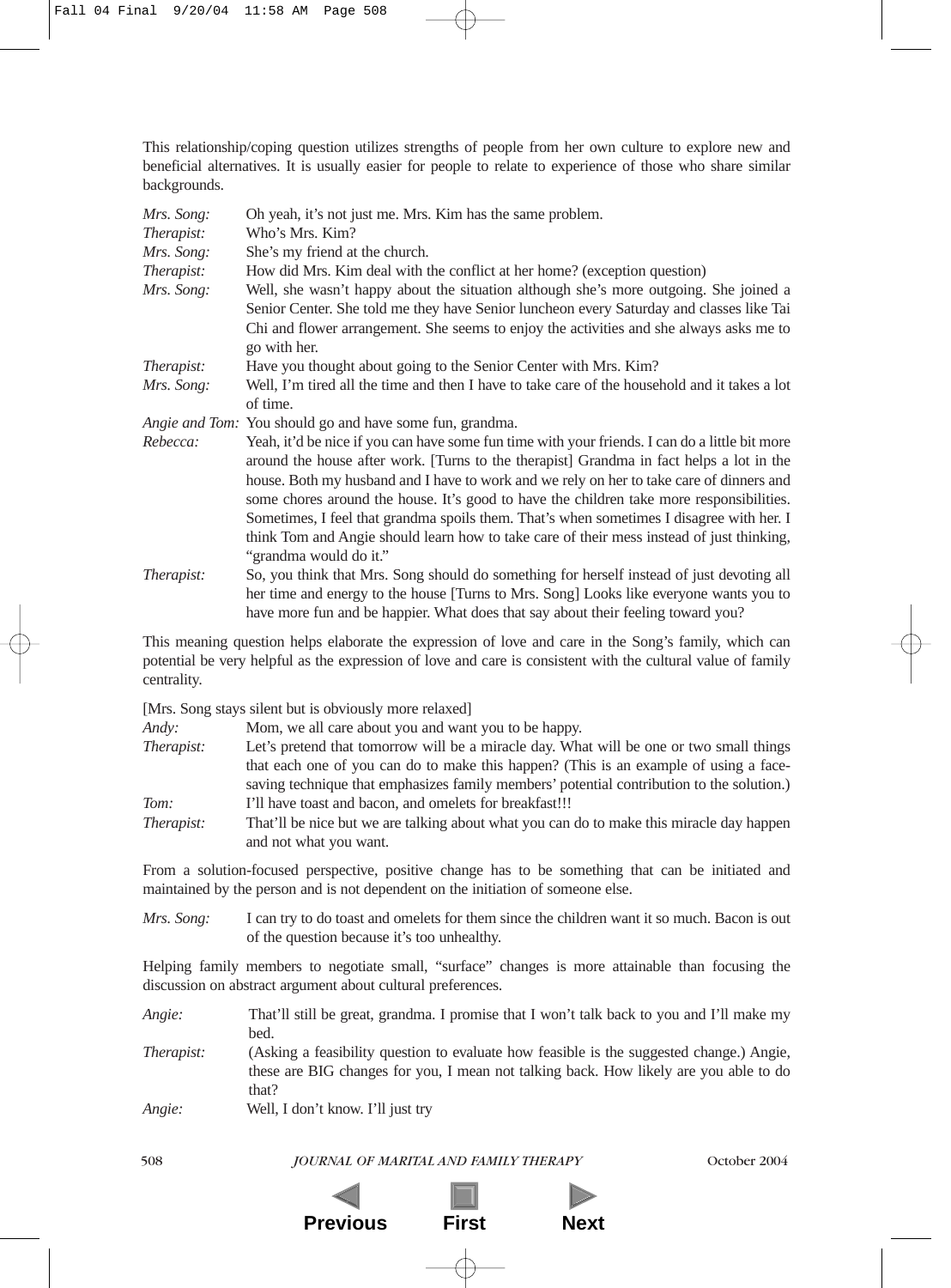| <i>Therapist:</i> | How would you relate to grandma if you were not talking back? What'll be one small thing        |
|-------------------|-------------------------------------------------------------------------------------------------|
|                   | that you can do in the morning that'll tell grandma that this is a miracle day and you are      |
|                   | different? (The desired change should be stated as something observable and specific so that    |
|                   | there will be a clear indicator of change.)                                                     |
| Tom:              | If we say "good morning" the first thing we see her in the kitchen, I bet that'll make her      |
|                   | happy. She always said that children in Korea greet their parents and elders the first thing in |
|                   | the morning.                                                                                    |
| <i>Therapist:</i> | So you know something about Korean traditions. I'm impressed. (Complimenting Tom for            |
|                   | his cultural knowledge.)                                                                        |
| Rebecca:          | If grandma made arrangements to go to the Senior Center with Mrs. Kim, I can get up a little    |
|                   | earlier and make arrangements for the dinner so that she doesn't need to worry about it.        |
| <i>Therapist:</i> | [Turns to Mrs. Song] Is that something that's helpful?                                          |
| Mrs. Song:        | That should be fine.                                                                            |
| <i>Therapist:</i> | Would it be hard or easy for you if they decide on having pizza or spaghetti for dinner?        |

Cultural conflict oftentimes manifest in terms of food preferences and life style differences. The "comparison question" allows Mrs. Song to evaluate her level of tolerance of differences. It is also important to respect her perception because she perceives household chores as her jurisdiction.

*Mrs. Song:* I never get used to those foods although I can prepare soba for myself. I know that I'm not in Korea and I'll have to adjust anyway.

This is the first time that Mrs. Song explicitly mentions the cultural struggle for her. It is important to help her evaluate and recognize her coping efforts as well as rally family support in her adjustment process

| <i>Therapist:</i> | Has it been hard or easy for you to adjust to the life here? (evaluative question)                                             |
|-------------------|--------------------------------------------------------------------------------------------------------------------------------|
| Mrs. Song:        | [pause] It's been very hard. This is a strange place for me. I feel like I'm a handicap as I can't                             |
|                   | drive. I'm not saying anything bad about my son and his family. But it seems like I can't do                                   |
|                   | anything right. I just do what I think a grandma should do and this is what happened.                                          |
| <i>Therapist:</i> | Sounds like the situation is far from ideal. What has been helpful so far? (coping question)                                   |
| Mrs. Song:        | I don't know. [pause] Talking to my friends at church makes me feel connected at least in<br>some way.                         |
| <i>Therapist:</i> | Sound like it's helpful to have company with whom you share and support each other. Would                                      |
|                   | going with Mrs. Kim to the Senior Center help you feel more connected to the community?                                        |
| Mrs. Song:        | Maybe.                                                                                                                         |
| Therapist:        | What else has been helpful?                                                                                                    |
| [Long pause]      |                                                                                                                                |
| <i>Therapist:</i> | (Rally family support and ideas) What else has been helpful or may be helpful to assist Mrs.<br>Song adjust to life in the US? |
| Rebecca:          | She does have a hard time and she isolates herself a lot. Except the church, she basically                                     |
|                   | avoids other people and just focuses all her energy in the house. I guess that's the reason why                                |
|                   | the children feel suffocated by her "intense" presence.                                                                        |
| Therapist:        | (Refocusing to solution talk) I hear that Mrs. Song has some difficulty adjusting to her life                                  |
|                   | here. Let me ask the family a question. On a scale of 1 to 10, how willing are each of you to                                  |
|                   | help Mrs. Song to enjoy her life in the U.S. with a 1 meaning you aren't going to do anything                                  |
|                   | and a 10 meaning you'll try your best to help her in the process?                                                              |
|                   |                                                                                                                                |

The therapist continues the dialogues with the Song family to explore things that each one can do to improve the family relationship and to help Mrs. Song better adjust to her life in the U.S. At the end of the session, the therapist compliments the care and concern in the family despite their differences and arguments as well as their willingness and creativity in finding solutions. The therapist gives them a solution-focused homework assignment. Sometime during the next week, each one has to secretly choose a miracle day and do things that he or she would do if a miracle day happened. In addition, each has to guess who picks which day to be the miracle day and observe differences in their behaviors.



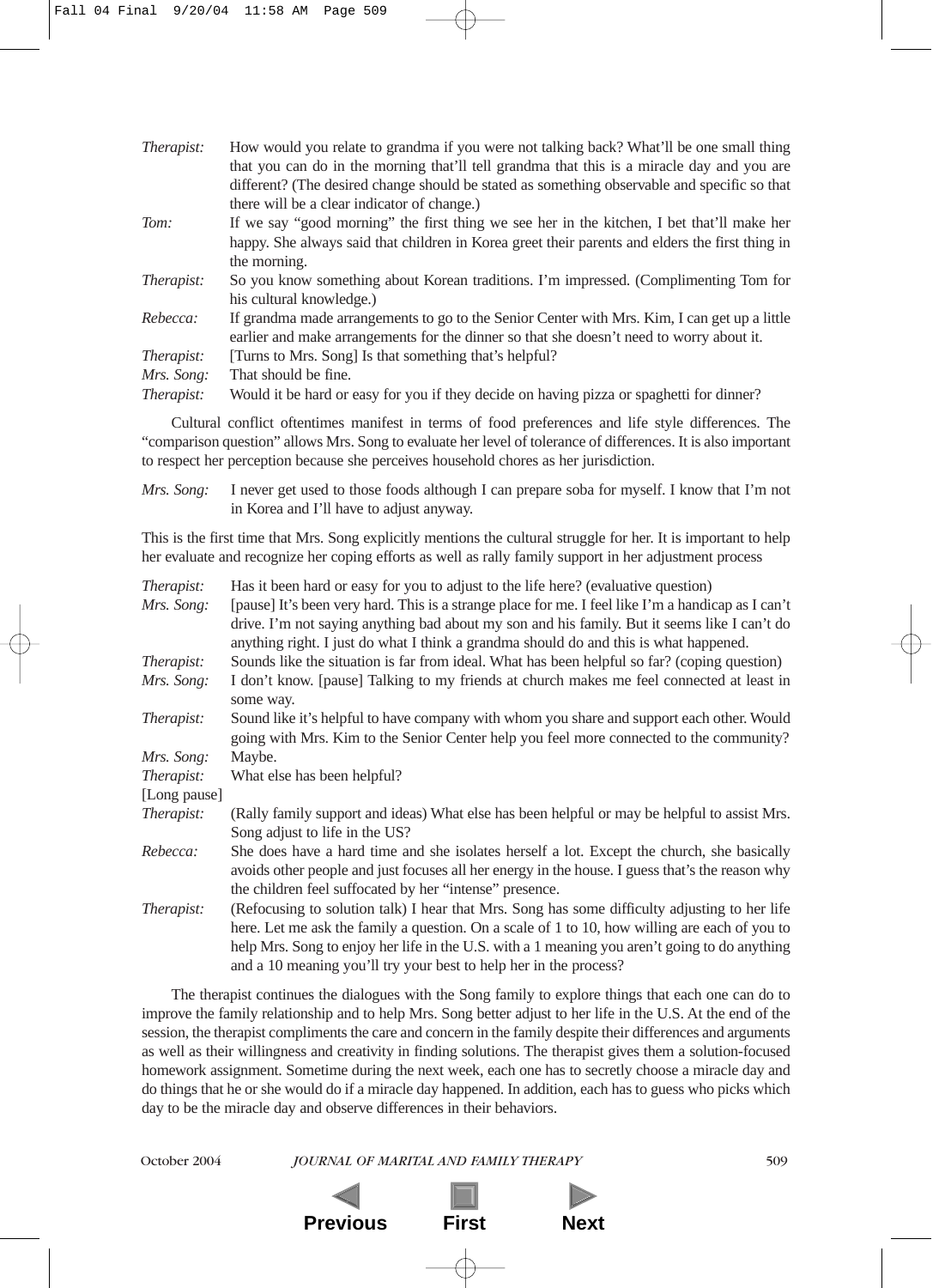The therapeutic dialogue with the Song family illustrates how therapeutic ends were accomplished through a "conversation of change" in which the family and therapist co-constructed a reality that allowed them to discover and/or reconnect with their strengths in resolving problems of cultural dissonance. By first using the miracle question, the therapist assisted the family to establish concrete, observable, specific goals that were stated as desirable behaviors. The therapist continued asking exception questions, relationship questions, scaling questions (DeJong  $\&$  Berg, 2002), difference questions, meaning questions, and comparison questions (M. Y. Lee et al., 2003) to assist the Song family construct an alternative reality to cultural dissonance that contained negotiation, adjustment, and expression of care and concern. Despite diverse worldviews, the therapeutic conversation focuses on negotiating small, surface, attainable changes than deep-seated cultural conflicts or differences. In addition, the therapist used face-saving techniques in the process and focused on what small changes each member could do to increase family harmony. Engaging the family to describe new, beneficial, behaviors and suggestions that were conducive to the creation of harmony acknowledges the importance of cultural values for East Asian families. Throughout the process, the therapist made few assumptions regarding what would work best for the family. S/he only asked useful questions that help the family explore meaningful goals and viable solutions in their own unique context.

# **CONCLUSION**

Cultural differences between generations can result in problems of cultural dissonance among generations. Family members with differing degrees of acculturation experience problems and misunderstandings resulting from their conflicting personal worldviews. Such a process can isormophically manifest itself in therapy when cultural dissimilarities between family therapists and minority families result in miscommunication and misunderstanding (Proctor & Davis, 1994). The literature repeatedly emphasizes the important of developing culture-specific knowledge regarding the cultural group's historical experiences, adjustment styles, socioeconomic backgrounds, preferred values, religions, help-seeking behaviors, typical attitudes, honored behaviors, communication styles, customs, slang, learning styles, and ways of thinking so that therapist can interact and work with the family from a culturally informed position (Laird, 1998; McGoldrick et al., 1996). Despite similarities among Chinese, Japanese, and Korean populations pertaining to family values and practices as influenced by Confucian values and ethics, therapists will still need to attend to intergroup differences as related to religions, educational attainment, communication styles, historical and immigration experiences when providing therapy. Solution-focused therapists do not refrain from developing cultural knowledge of the client group even though they do not assume a priori knowledge or understanding of client's situation or solutions. A solution-focused approach, by emphasizing multiple worldviews, contextual knowledge, and clients' strengths and empowerment, offers a culturally respectful and responsive therapy process with East Asian families. Such a respectful therapy process can reiterate a parallel process in the family in which multiple worldviews among different members are explored, accepted, appreciated, and negotiated for the benefit of the family. No one therapeutic approach should not be viewed as either a panacea or the sole or ultimate solution for the resolving the problem of cultural dissonance in families. Consistent with the philosophy of solution-focused members are struggling with multiple worldviews.

## **REFERENCES**

- Abudabbeh, N. (1996). Arab families. In M. McGoldrick, J. Pearce, & J. Giordano (Eds.), *Ethnicity and family therapy* (pp. 333–346). New York: Guilford Press.
- Berg, I. K. (1994). *Family-based services: A solution-focused approach.* New York: W. W. Norton.
- Berg, I. K., & DeJong, P. (1996). Solution-building conversations—Co-constructing a sense of competence. *Families in Society, 77,* 376–391.
- Berg, I. K., & Jaya, A. (1993). Different and same: Family therapy with Asian-American families. *Journal of Marital and Family Therapy, 19,* 31–38.
- Berg, I. K., & Kelly, S. (2000). *Building solutions in child protective services.* New York: W. W. Norton.
- Berg, I. K., & Miller, S. (1992). *Working with the problem drinker: A solution-focused approach.* New York: W.W. Norton.

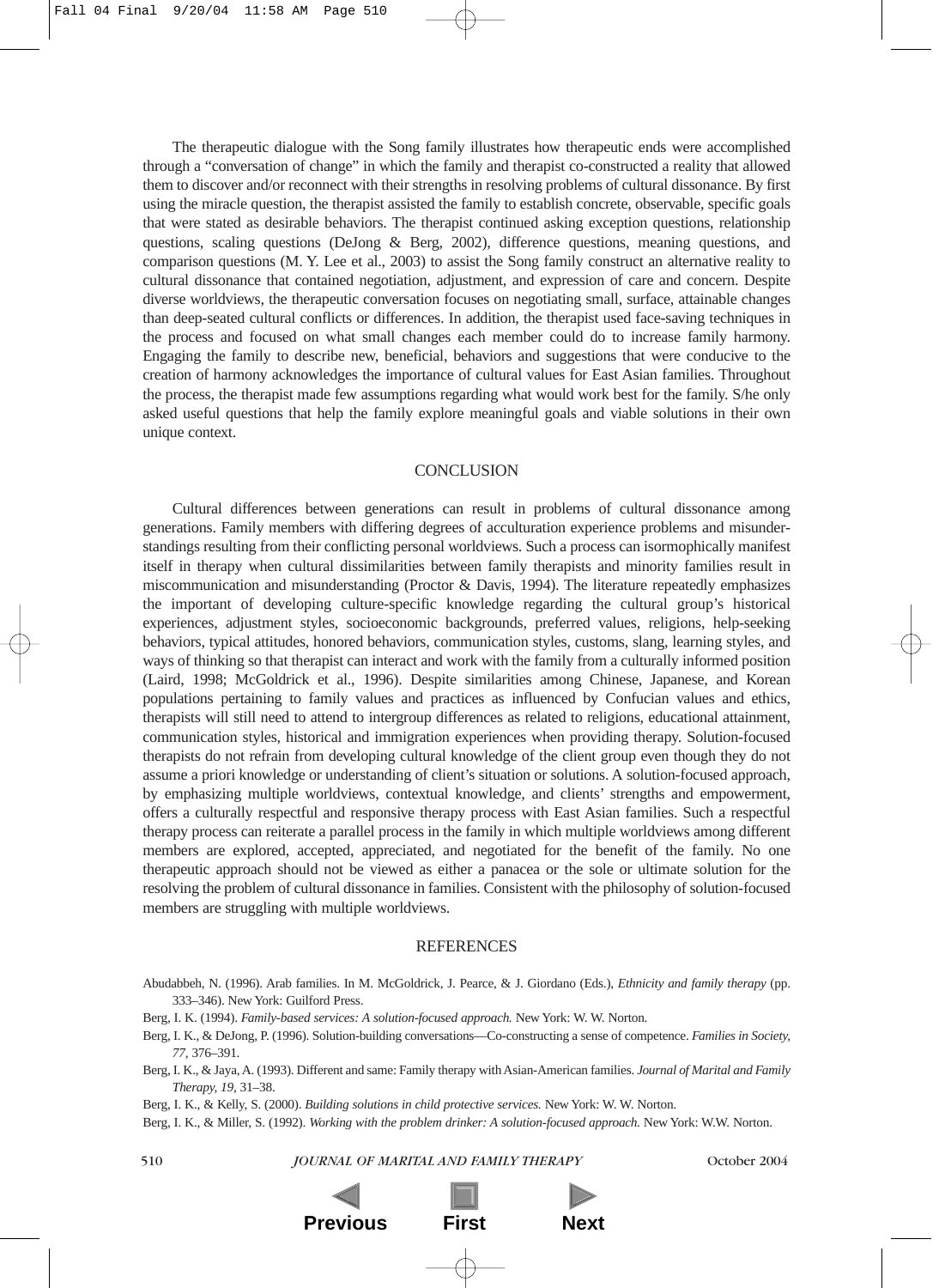- Cai, D., Giles, H., & Noels, K. (1998). Elderly perceptions of communication with older and younger adults in China: Implications for mental health. *Journal of Applied Communication Research, 26,* 32–51.
- Chan, F. (1988). To be old and Asian: An unsettling life in America. *Aging, 358,* 14–15.
- Chan, S., & Leong, C. W. (1994). Chinese families in transition: Cultural conflicts and adjustment problems. *Journal of Social Distress and the Homeless, 3,* 263–281.
- Chow, N. (1996). Filial piety in Asian Chinese communities. *Hong Kong Journal of Gerontology, 10*, 115–117
- Chu, G. (1985). The changing concept of self in contemporary China. In A. J. Marsella, G. DeVos, & F. L. K. Hsu (Eds.), *Culture and self, Asian and Western perspectives* (pp. 252–277). New York: Tavistock.
- Chung, D. K. (1992). Asian cultural commonalities: A comparison with mainstream American culture. In S. M. Furuto, R. Biswas, D. K. Chung, K. Murase, & F. Ross-Sheiff (Eds.), *Social work practice with Asian Americans* (pp. 27–44). Newbury Park, CA: Sage.
- Congress, E. P. (1997). *Multicultural perspectives in working with families*. New York: Springer.
- DeJong, P., & Berg, I. K. (2002). *Interviewing for solutions* (2nd ed.). Pacific Grove, CA: Brooks/Cole.
- de Shazer, S. (1991). *Putting difference to work.* New York: W. W. Norton.
- de Shazer, S. (1985). *Keys to solutions in brief therapy.* New York: W. W. Norton.
- Doi, T. (1986). *The anatomy of self: The individual versus society.* Tokyo: Kodansha International.
- Falicov, C. J. (1996). Mexican families. In M. McGoldrick, J. Pearce, & J. Giordano (Eds.), *Ethnicity and family therapy* (pp. 169–182). New York: Guilford Press.
- Gernet, J. (1982). *A history of Chinese civilization.* Translated from French by J. R. Foster. Cambridge, UK: Cambridge University Press.
- Green, J. W. (1998). *Cultural awareness in the human services: A multi-ethnic approach* (3rd ed.). Needham Heights, MA: Allyn & Bacon.
- Gutierrez, L. M., DeLois, K. A., & GlenMaye, L. (1995). Understanding empowerment practice: Building on practitioner-based knowledge. *Families in Society, 76,* 534–542.
- Gutierrez, L. M., & Lewis, E. A. (1999). *Empowering women of color.* New York: Columbia University Press.
- Gutierrez, L. M., Parsons, R. J., & Cox, E. O. (Eds.). (1998). *Empowerment in social work practice: A sourcebook.* Pacific Grove, CA: Brooks/Cole.
- Hardy, K. (1990). The theoretical myth of sameness: A critical issue in family therapy training and treatment. In G. W. Saba, B. M. Karrer, & K. V. Hardy (Eds.), *Minorities and family therapy* (pp. 17–33). New York: Haworth Press.
- Harper, K. V., & Lantz, J. (1996). *Cross-cultural practice: Social work with diverse populations.* Chicago, IL: Lyceum Books.
- Hines, P. M., & Boyd-Franklin, N. (1996). African American families. In M. McGoldrick, J. Pearce, & J. Giordano (Eds.), *Ethnicity and family therapy* (pp. 66–84). New York: Guilford Press.
- Ho, M. K. (1993). *Family therapy with ethnic minorities.* Newbury Park, CA: Sage.
- Hong, G., & Ham, M. D. (1992). Impact of immigration on the family life cycle: Clinical implications for Chinese Americans. *Journal of Family Psychotherapy, 3,* 27–40.
- Johnson, C. L. (1995). Cultural diversity in the late-life family. In R. Blieszner & V. H. Bedford (Eds.), *Handbook of aging and the family* (pp. 307–331). Westport, CT: Greenwood.
- Jung, M. (1998). *Effective guidelines for treating Chinese Americans.* San Francisco: Jossey-Bass.
- Katz, R., Daatland, S. O., Lowenstein, A., Bazo, M. T., Ancizu, I., Herlofson, K., et al. (2003). Family norms and preferences in intergenerational relations: A comparative perspective. In V.L. Bengston & A. Lowenstein (Eds.), *Global aging and challenges to families* (pp. 305–354). New York: Aldine de Gruyter.
- Kim, B. -L. (1996). Korean families. In M. McGoldrick, J. Pearce, & J. Giordano (Eds.), *Ethnicity and family therapy* (pp. 281–294). New York: Guilford Press.
- Kite, M. E., & Johnson, B. T. (1988). Attitudes toward older and younger adults: A meta-analysis. *Psychology and Aging, 3,* 233–244.
- Kleinman, A. (1982). Neurasthenia and depression: A study of somatization and culture in China. *Culture, Medicine and Psychiatry, 6,* 117–190.
- Klintworth, G. (1996). Taiwan's international identity: 400 years in the melting pot. *Journal of East Asian Affairs, 10,* 373–394.
- Koyano, P. (1999). *Changes in intergenerational relationships and support of Japanese seniors.* Paper presented at the Asia-Pacific Regional Conference for the International Year of Older Persons. Hong Kong, April 26–29.
- Koyano, W., Hashimoto, M., Fukawa, T., Shibata, T., & Gunji, A. (1994). The social support system of Japanese elderly. *Journal of Cross-Cultural Gerontology, 9*, 323–333.
- Koyano, W., & Okamura, K. (1996). Filial piety and co-residence in the Japanese context. *Hong Kong Journal of Gerontology, 10,* 122–125.
- Kumabe, K., Nishida, C., & Hepworth, D. (1985). *Bridging ethnocultural diversity in social work and health.* Honolulu: University of Hawaii Press.



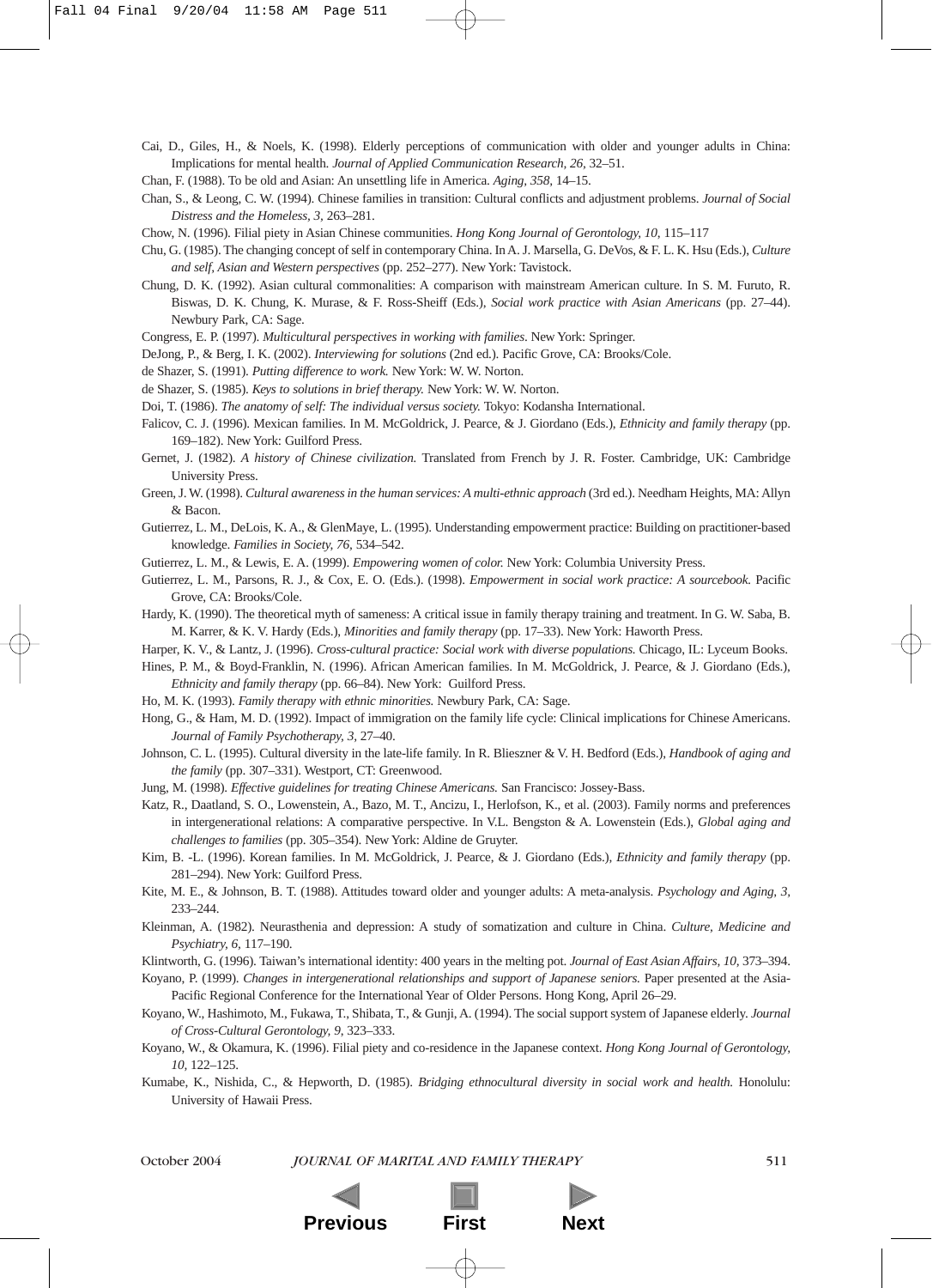- Laird, J. (1998). Theorizing culture: Narrative ideas and practice principles. In M. McGoldrick (Ed.), Revisioning family therapy: *Race, cultural, and gender in clinical practice* (pp. 20–36). New York: Guilford Press.
- Lee, E. (1996). Chinese families. In M. McGoldrick, J. Pearce, & J. Giordano (Eds.), *Ethnicity and family therapy* (pp. 249–267). New York: Guilford Press.
- Lee, E. (Ed.). (1997). *Working with Asian Americans: A guide for clinicians.* New York: Guilford Press.
- Lee, M. Y. (1996). A constructivist approach to client's help-seeking process: A response to cultural diversity. *Clinical Social Work Journal, 24,* 187–202.
- Lee, M. Y. (1997). A study of solution-focused brief family therapy: Outcomes and issues. *American Journal of Family Therapy, 25,* 3–17.
- Lee, M. Y. (2000). Understanding Chinese battered women in North America: A review of the literature and practice implications. *Journal of Ethnic and Cultural Diversity in Social Work, 8,* 215–241.
- Lee, M. Y., (2002). *Working with Asian American populations: A treatment guide.* Columbus, OH: Asian American Community Services.
- Lee, M. Y. (2003). A solution-focused approach to cross-cultural clinical social work practice: Utilizing cultural strengths. *Families in Societies, 84,* 385–395.
- Lee, M. Y., Sebold, J., & Uken, A. (2003). *Solution-focused treatment with domestic violence offenders: Accountability for change.* New York: Oxford University Press.
- Leong, F. T. L., Wagner, N. S., & Tata, S. P. (1995). Racial and ethnic variations in help-seeking attitudes. In G. Ponterotto, J. M. Casas, L. A. Suzuki, & C. M. Alexander (Eds.), *Handbook of multicultural counseling* (pp. 415–438). Thousand Oaks, CA: Sage.
- Leong, F. T. L., & Lau, A. S. L. (2001). Barriers to providing effective mental health services to Asian Americans. *Mental Health Services Research, 3,* 201–214.
- Littlewood, R. (1988). Towards an inter-cultural therapy: Some preliminary observations. *Journal of Social Work Practice, 5,* 9–19.

Locke, D. (1992). *Increasing multicultural understanding*. Beverly Hills, CA: Sage.

- Lum, J. (1998). Family violence. In L. C. Lee, & N. W. S. Zane (Eds.), *Handbook of Asian American psychology* (pp. 505–525). Thousand Oaks, CA: Sage.
- Lung, A. Y., & Sue, S. (1997). Chinese American children. In G. Johnson-Powell & J. Yamamoto (Eds.), *Transcultural child development: Psychological assessment and treatment* (pp. 208–236). New York: John Wiley.
- Ma, J. L. C. (1998). *Cultural construction of the roles and functions of family therapists: The Hong Kong experience.* Paper presented at the Second Pan Asia-Pacific Conference on Mental Health, Beijing, China, October 13–15, 1998.
- Maeda, D. (1996). Filial piety and the care of aged parents in Japan. *Hong Kong Journal of Gerontology, 10,* 126–129.
- Matsui, W. T. (1996). Japanese families. In M. McGoldrick, J. Pearce, & J. Giordano (Eds.), *Ethnicity and family therapy* (pp. 268–280). New York: Guilford Press.

McGoldrick, M., Pearce, J., & Giordano, J. (Eds.). (1996). *Ethnicity and family therapy* (2nd ed.). New York: Guilford Press.

- Mjelde-Mossey, L., Chi, I., & Lou, V. Q. (2003, November). *Measuring family tradition in Chinese elders in China.* Paper presented at the 56th Annual Scientific Meeting of the Gerontologial Society of America, San Diego, CA.
- Mills, C. S., & Granoff, B. J. (1992). Date and acquaintance rape among a sample of college students. *Social Work, 37,* 504–509. Min, P. G. (1995). *Asian-Americans: Contemporary trends and issues.* Thousand Oaks, CA: Sage.
- Miyamoto, F. (1939). *Social solidarity among the Japanese in Seattle.* Seattle, WA: University of Washington Press.
- Montalvo, B., & Gutierrez, M. J. (1990). Nine assumptions for work with ethnic minority families. In G. W. Saba, B. M. Karrer, & K. V. Hardy (Eds.), *Minorities and family therapy* (pp. 35–52). New York: Haworth Press.
- Murphy, C. M., & Baxter, V. A. (1997). Motivating batterers to change in the treatment context. *Journal of Interpersonal Violence, 12,* 607–619.
- Pak, J. K. (1996). The ideal of filial piety in modern times. *Hong Kong Journal of Gerontology, 10,* 130–132.
- Pang, K. Y. C. (1990). Hwabyung: The construction of a Korean popular illness among Korean elderly immigrant women in the United States. *Culture, Medicine, and Psychiatry, 14,* 495–512.
- Proctor, E. K., & Davis, L. E. (1994). The challenge of racial difference: Skills for clinical practice. *Social Work, 39,* 314–323.
- Rapp, C. A. (1998). *The strengths model: Case management with people suffering from severe and persistent mental illness.* New York: Oxford University Press.
- Reischauer, E. (1988). *The Japanese today: Change and conformity.* Cambridge, MA: Belknap.
- Rose, S. M. (1990). Advocacy/empowerment: An approach to clinical practice for social work. *Journal of Sociology and Social Welfare, 17,* 41–51.
- Saleebey, D. (1996). The strengths perspective in social work practice: Extensions and cautions. *Social Work, 41,* 296–304.
- Schmidley, A. D. (2001). *U.S. Census Bureau, Current Population Reports, Series P23-206, Profile of the Foreign-Born Population in the United States: 2000.* U.S. Government Printing Office, Washington, DC.